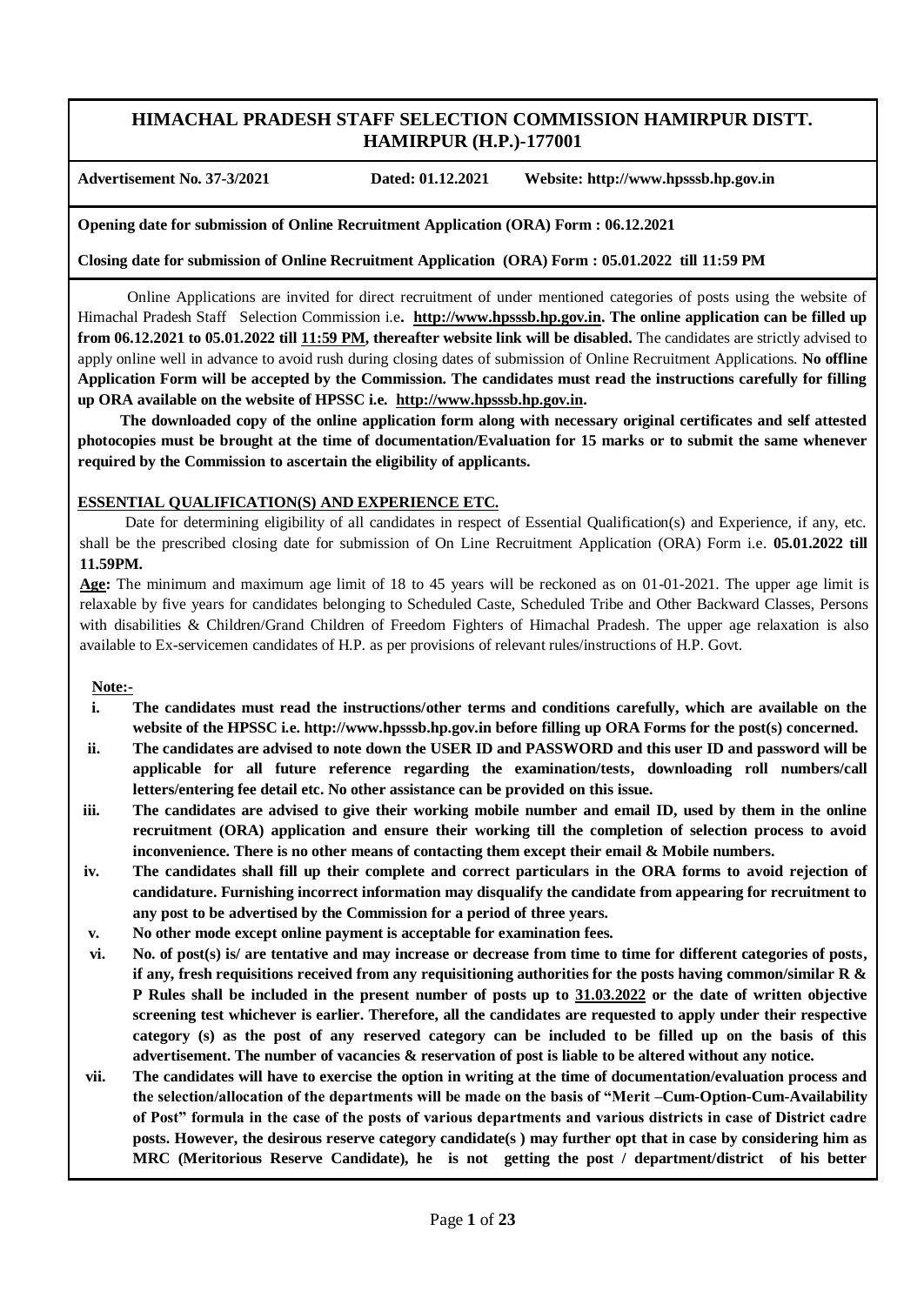**preference/choice, then he may be considered in his respective reserve category for giving him better choice/ preference for ultimate recommendation.**

- **viii. The recommendations of the Commission will be valid till the appointments are offered to the candidates by the Appointing Authority or for a period of one year from the date of recommendations which-ever is earlier. Further, the recommendations shall be made by the Commission from the existing panel as and when the requisitions in respect of the additional vacancies are received from different departments for similar posts with similar/common Recruitment and Promotion Rules till the waiting panel in operation is exhausted or six months, whichever is earlier."**
- **ix. While preparing the final result, a category wise waiting list (panel) shall be prepared. The candidates placed in the waiting list/panel shall have no right to be appointed except when a selected/recommended candidate does not join and the waiting list is still in operation.**
- **x. The Commission reserves the right to dispense with the written examination for any post keeping in view the number of applications viz-a-viz vacancies and other circumstances. In lieu of marks for written test, the Commission may prescribe a direct selection criteria based on essential qualifications mentioned in the R &P Rules and may directly conduct the Skill test / Physical test /evaluation of all the eligible applicants, as the case may be.**
- **xi. The Commission reserves the right to implement para 4 of the Govt. Notification No.Per (AP.B) B(15) -5/2014 dated 17.04.2017 and clarifications/instructions, if any received from the Government during the recruitment process.**
- **xii. The candidates must visit the website regularly for any further information regarding their roll numbers, admit card, evaluation schedule etc. They are advised to retain their registered mobile numbers/e-mail addresses till the conclusion of selection process for communication purpose.**
- **xiii. As per instructions of the Government dated 11.06.2019 when an Economically Weaker Sections EWS candidate is not available for selection, the post(s) will be treated automatically as de-reserved and will be filled up from a non EWS candidate of unreserved category.**
- **xiv. The candidates belonging to Antodaya/B.P.L. families, who apply for vacancies reserved for Economically Weaker Sections, on the basis of valid BPL certificate and non-SC/ST/OBC certificate issued by the competent authority as prescribed in the instructions of the Govt. dated 11.06.2019 shall be eligible for concession in examination fee.**
- **xv. The candidate shall be eligible for appointment, if he/she has passed Matriculation and 10+2 from any school/institution situated within Himachal Pradesh. Provided that this condition shall not apply to Bonafide Himachalis.**
- **xvi. The candidates are advised to retain the carbonless copy of their OMR sheets till the conclusion of selection process which may be requisitioned by the Commission as & when deemed necessary.**
- **xvii. Dispute, if any, shall be subject to Court jurisdictions of HP**.
- **xviii. The Commission reserves the right to change any other terms of the advertisement or to rectify the inadvertent/technical errors at any stage.**

**1. Detail of Posts:- Name of Department/Board/ Corporation/ Post/Pay Band Post Code Number of posts 1. Health & Family Welfare Medical Laboratory Technician Gr-II** (on contract basis) a) Rs. 5910-20200+3000 GP b) Consolidate contractual emoluments Rs. 5910-20200+3000 GP+150% of GP- per month 926 Gen. (UR)-05, Gen.(EWS)-01, SC (UR)-01, OBC(UR)-02, OBC (BPL)-01 **Total=10**

**The detail of Posts, Eligibility Conditions, Mode of Selection and other terms and conditions are as under:-**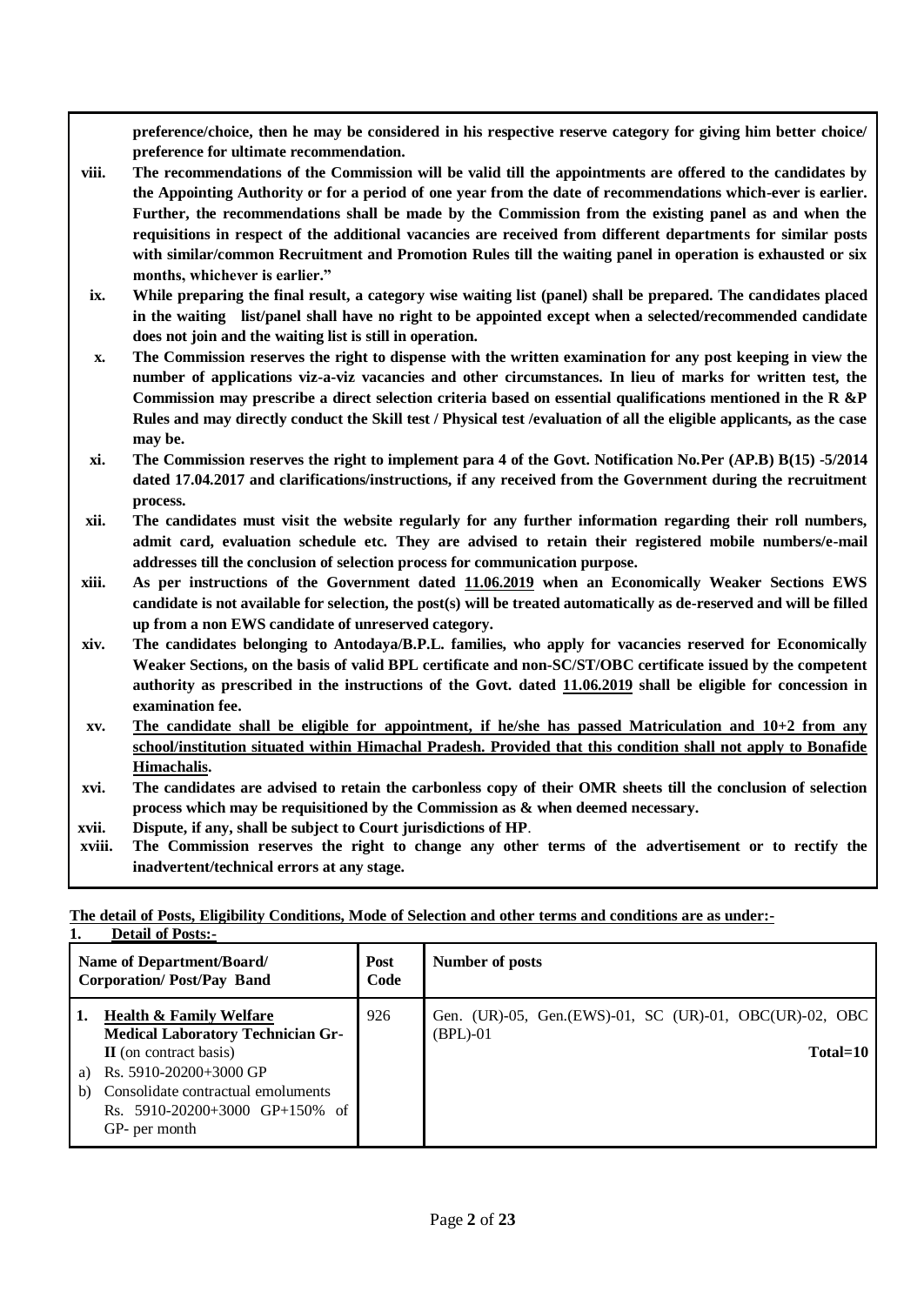| 2. | <b>Industries</b><br><b>Investigator</b> (on contract basis)<br>Rs. 10300-34800+3600 GP                                                                                                                                                                                                                                                                                                                                                                      | 927 |                  | Gen. (UR)-03                                                                       | Total=03                                                                                                                                                |
|----|--------------------------------------------------------------------------------------------------------------------------------------------------------------------------------------------------------------------------------------------------------------------------------------------------------------------------------------------------------------------------------------------------------------------------------------------------------------|-----|------------------|------------------------------------------------------------------------------------|---------------------------------------------------------------------------------------------------------------------------------------------------------|
| 3. | <b>Various Departments/Boards/</b><br>Corporations                                                                                                                                                                                                                                                                                                                                                                                                           | 928 | Sr.<br>No.       | Name of Department/<br><b>Board/Corporation</b>                                    | <b>Break-up of posts</b>                                                                                                                                |
|    | Steno Typist (on contract basis)<br>Rs. 5910-20200+2000 GP                                                                                                                                                                                                                                                                                                                                                                                                   |     | 1.               | Himachal Backward<br>Classes Finance &<br><b>Development Corporation</b><br>Kangra | Gen. (UR)-01<br>Total-01                                                                                                                                |
|    |                                                                                                                                                                                                                                                                                                                                                                                                                                                              |     | 2.               | Health & Family Welfare                                                            | Gen. (UR)-12, Gen. (EWS)-<br>07, Gen. (WFF)-01, Gen.<br>(WXM) -02, SC (UR)-10, SC<br>(WXM)-01, ST (UR)-02,<br>OBC (UR)-10, OBC (WXM)-<br>01<br>Total-46 |
|    |                                                                                                                                                                                                                                                                                                                                                                                                                                                              |     | 3.               | Education<br>Technical<br>Industrial<br>Vocational &<br>Training, Sundernagar      | $SC$ (WXM)-01<br>Total-01                                                                                                                               |
|    |                                                                                                                                                                                                                                                                                                                                                                                                                                                              |     | $\overline{4}$ . | Information<br>$\&$<br>Public<br>Relations                                         | Gen. (UR)-01, Gen. (WXM)-<br>01, SC (UR)-01, OBC (UR)-<br>01<br>Total-04                                                                                |
|    |                                                                                                                                                                                                                                                                                                                                                                                                                                                              |     | 5.               | DC Lahaul Spiti                                                                    | $ST$ (UR)-02<br>Total-02                                                                                                                                |
|    |                                                                                                                                                                                                                                                                                                                                                                                                                                                              |     | 6.               | Industries                                                                         | Gen. (WXM)-01<br>Total-01                                                                                                                               |
|    |                                                                                                                                                                                                                                                                                                                                                                                                                                                              |     | 7.               | <b>HPPWD</b>                                                                       | (WXM)-02,<br><b>SC</b><br>Gen.<br>(WXM)-01, ST (UR)-01, ST<br>(BPL)-01, ST (WXM)-01,<br><b>OBC</b><br>$(BPL)-02$ ,<br>OBC<br>$(WXM)-01$<br>Total-09     |
|    |                                                                                                                                                                                                                                                                                                                                                                                                                                                              |     | 8.               | HP State Civil Supplies<br>Corporation Ltd.                                        | Gen. (WXM)-01<br>Total-01                                                                                                                               |
|    |                                                                                                                                                                                                                                                                                                                                                                                                                                                              |     | 9.               | Himachal Academy of Gen. (UR)-01<br>Arts, Culture & Languages                      | Total-01                                                                                                                                                |
|    |                                                                                                                                                                                                                                                                                                                                                                                                                                                              |     |                  |                                                                                    | G. Total=66                                                                                                                                             |
| 4. | <b>Ayush Vibhag</b><br><b>Laboratory Technician</b><br>(on contract basis)<br>With fixed remuneration of Rs. 7860/-<br>per month                                                                                                                                                                                                                                                                                                                             | 929 |                  | $SC$ (WXM)-01                                                                      | Total=01                                                                                                                                                |
| 5. | <b>Town and Country Planning</b><br>Field Investigator (on contract basis)<br>Rs. 5910-20200+2400 GP<br>(The Field Investigator appointed on<br>contract basis will be paid fixed<br>contractual amount of Rs. 11,910/- per<br>month (which shall be equal to<br>minimum of the pay Band $+$ Grade<br>Pay +150% enhanced Grade Pay) An<br>amount of Rs. 249/- (equal to 3% of<br>the minimum of pay band $+$ grade pay<br>of the post) as annual increase in | 930 |                  | Gen. (UR)-01                                                                       | Total=01                                                                                                                                                |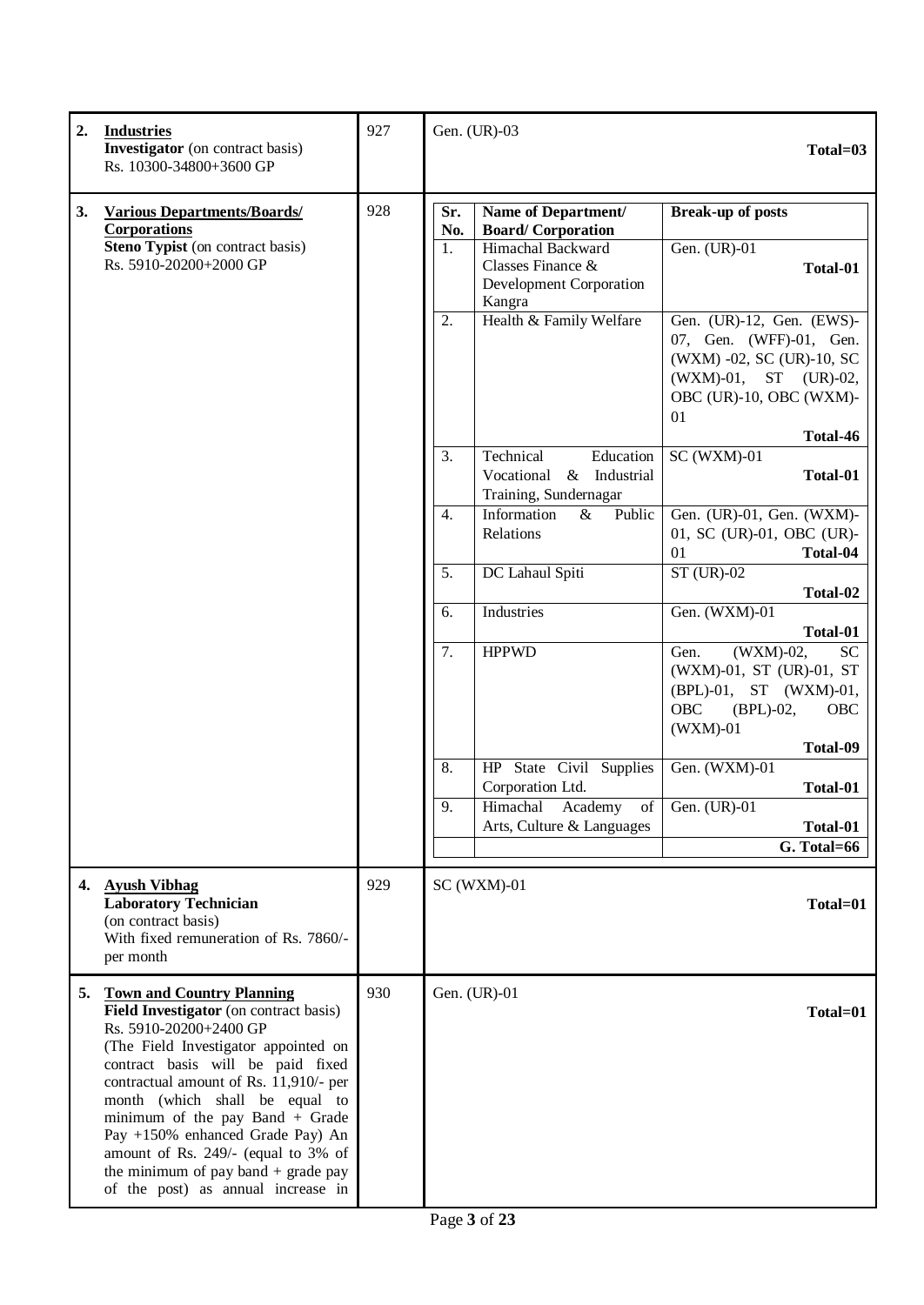|                | emoluments<br>for<br>contractual<br>the<br>subsequent year(s) will be allowed if<br>contract is extended beyond one year.                                                                                                                                                                                                                                                                                                                                                                                                                                                                                                                  |     |                                                                                                                                                                                                                                                                               |
|----------------|--------------------------------------------------------------------------------------------------------------------------------------------------------------------------------------------------------------------------------------------------------------------------------------------------------------------------------------------------------------------------------------------------------------------------------------------------------------------------------------------------------------------------------------------------------------------------------------------------------------------------------------------|-----|-------------------------------------------------------------------------------------------------------------------------------------------------------------------------------------------------------------------------------------------------------------------------------|
| 6.             | <b>Economic &amp; Statistics</b><br><b>Junior Scale Stenographer</b><br>(on contract basis)<br>Rs. 5910-20200+2800GP.<br><b>Emoluments for Contractual</b><br>Employees Rs. 8710/- per month                                                                                                                                                                                                                                                                                                                                                                                                                                               | 931 | Gen. (UR)-01<br>Total=01                                                                                                                                                                                                                                                      |
|                | 7. Various Board/Corporation<br>Junior Office Assistant (Accounts)<br>(on contract basis)<br>Fixed contractual emoluments equal to<br>Rs. 7860/- per month. However, the<br>pay scale of the post is Rs. 5910-<br>20200+ Rs. 1950 Grade Pay as per<br>Notification dated 23.01.2016.<br>Candidates<br>trained<br>in<br>use<br>of<br>Accounting software like Tally or<br>equivalent may be allowed one<br>advance increment while candidates<br>trained in SAP/ERP may be allowed<br>two advance increments at the time of<br>appointment<br>subject<br>initial<br>to<br>satisfactory performance adjudged by<br>CAO/Management of HPPTCL. | 932 | 1.<br><b>HPSEBL</b><br>Gen. (UR)-28, Gen. (EWS)-08, Gen. (WFF)-01, SC (UR)-16, SC<br>(BPL)-04, ST (UR)-03, OBC (UR)-11, OBC (BPL)-03<br>Total-74<br><b>HP Power Transmission Corporation Ltd.</b><br>2.<br>Gen. (UR)-01, Gen. (EWS)-01 SC (UR)-02,<br>Total-04<br>G. Total=78 |
| 8.             | <b>Health &amp; Family Welfare</b><br><b>Staff Nurse</b> (on contract basis)<br>Rs. 10300-34800+3200GP<br>(Consolidated emoluments 13500/- per<br>months)                                                                                                                                                                                                                                                                                                                                                                                                                                                                                  | 933 | Gen. (UR)-33, Gen. (EWS)-09, Gen. (WFF)-02, SC (UR)-18, SC<br>(BPL)-01, SC (WFF)-01, OBC (UR)-13, OBC (BPL)-04, ST (UR)-<br>04<br>Total=85                                                                                                                                    |
| 9.<br>a)<br>b) | <b>Health &amp; Family Welfare</b><br>Radiographer (on contract basis)<br>Rs. 5910-20200+3000GP<br>Consolidated contractual emoluments<br>Rs. 5910-20200+3000GP+150% of<br>GP-per months)                                                                                                                                                                                                                                                                                                                                                                                                                                                  | 934 | SC (WFF)-01, OBC (BPL)-03<br>Total=04                                                                                                                                                                                                                                         |
| a)<br>b)       | 10. Health & Family Welfare<br><b>Laboratory Assistant</b><br>(on contract basis)<br>5910-20200+2000 GP<br>Consolidate contractual minimum of<br>pay band+GP+150% of GP                                                                                                                                                                                                                                                                                                                                                                                                                                                                    | 935 | Gen. (WFF)-02, Gen. (EWS)-05, OBC (BPL)-04, SC (BPL)-04, ST<br>$(WXM)-01$<br>Total=16                                                                                                                                                                                         |
| a)<br>b)       | 11. Health & Family Welfare<br><b>Operation Theatre Assistant</b><br>(on contract basis)<br>5910-20200+2000 GP<br>Consolidate<br>fixed<br>contractual<br>emoluments 10000/- PM                                                                                                                                                                                                                                                                                                                                                                                                                                                             | 936 | Gen. (EWS)-08, Gen. (WFF)-01, SC (UR)-01, SC (BPL)-02, ST<br>(BPL)-01, OBC (UR)-03, OBC (BPL)-02<br>Total=18                                                                                                                                                                  |
|                | 12. Municipal Corporation, Shimla<br><b>Sanitary Inspector</b> (on contract basis)<br>Rs. 10300-34800+3600 GP                                                                                                                                                                                                                                                                                                                                                                                                                                                                                                                              | 937 | Gen. (UR)-03, Gen. (EWS)-01, SC (UR)-01, OBC (UR)-01<br>Total=06                                                                                                                                                                                                              |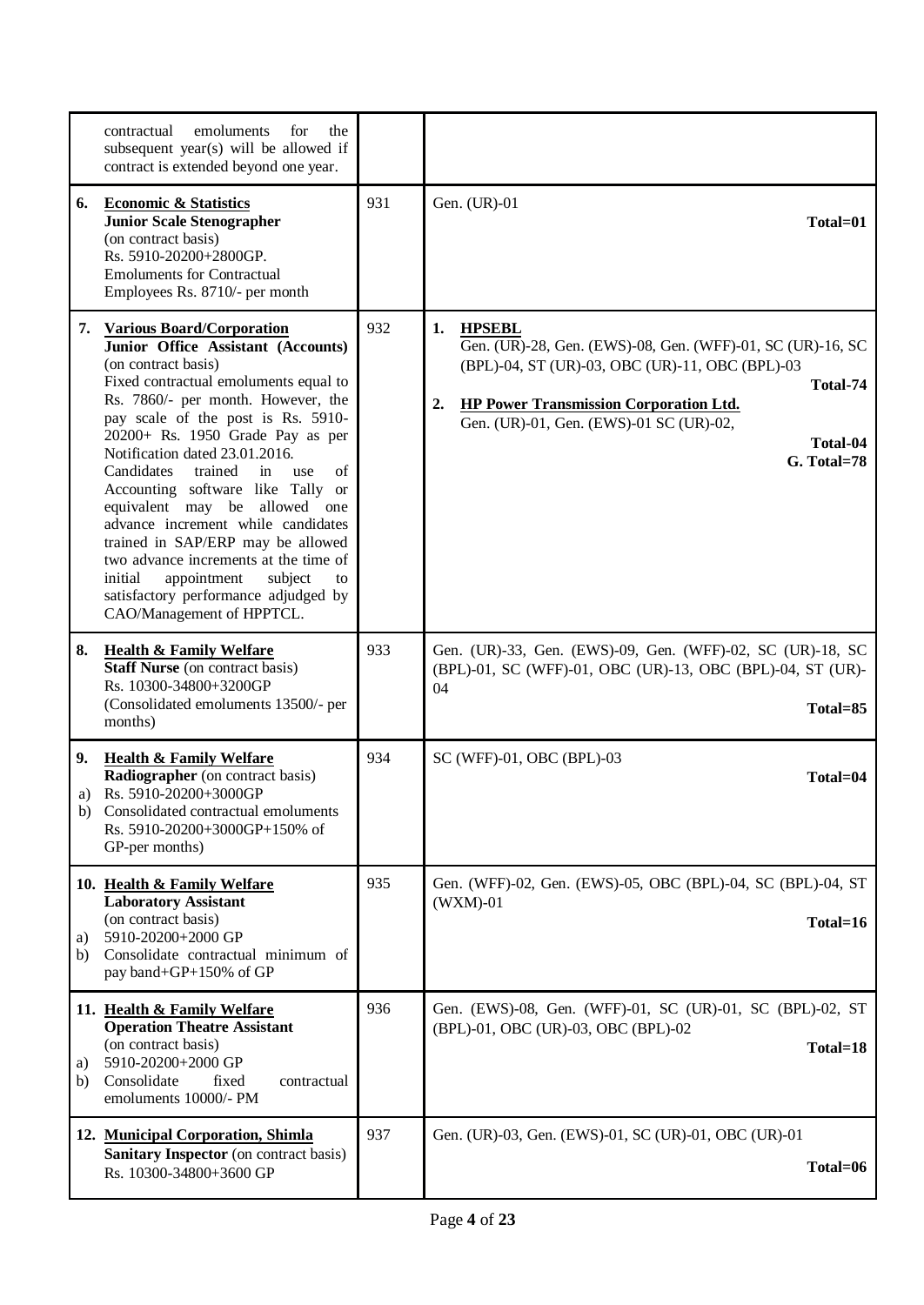| $\mathbf{i}$<br>$\mathbf{ii}$ | 13. Prisons & Correctional Services<br><b>Junior Technician (Weaving</b><br>Master/Instructor) (on contract basis)<br>Pay scale for regular incumbent(s):<br>Rs. 5910-20200+1900 GP<br>Emoluments for contract employees:<br>Rs. 7810/- P.M. (Which shall be equal<br>to minimum of the pay band $+$ grade<br>pay of the post. | 938<br>Gen. (UR)-01, OBC (UR)-01, SC (UR)-01<br>Total=03 |                  |                                                     |                                                                                                                                                                                  |  |  |  |  |  |  |  |  |  |  |  |  |  |    |                                                            |                                             |
|-------------------------------|--------------------------------------------------------------------------------------------------------------------------------------------------------------------------------------------------------------------------------------------------------------------------------------------------------------------------------|----------------------------------------------------------|------------------|-----------------------------------------------------|----------------------------------------------------------------------------------------------------------------------------------------------------------------------------------|--|--|--|--|--|--|--|--|--|--|--|--|--|----|------------------------------------------------------------|---------------------------------------------|
|                               | 14. Various Departments/Boards/<br>Corporations                                                                                                                                                                                                                                                                                | 939                                                      | Sr.<br>No.       | <b>Name of Department</b>                           | <b>Break-up of posts</b>                                                                                                                                                         |  |  |  |  |  |  |  |  |  |  |  |  |  |    |                                                            |                                             |
| $\mathbf{i}$                  | <b>Junior Office Assistant (IT)</b><br>(on contract basis)<br>Rs. 5910-20200+1950 GP per month<br>for regular appointees.                                                                                                                                                                                                      |                                                          | 1.               | Election                                            | Gen. (UR)-02, Gen. (EWS)-01,<br>SC (UR)-01, ST (UR)-01, OBC<br>$(UR)-02$<br>Total-07                                                                                             |  |  |  |  |  |  |  |  |  |  |  |  |  |    |                                                            |                                             |
| $\overline{11}$ )             | Rs. 7860/- (minimum of the pay band<br>Rs. 5910/-+grade pay Rs, 1950/- plus<br>Rs. 2925/- i.e. 150% of grade pay),<br>total consolidated contractual amount<br>of Rs. 10785/- per month for contract<br>appointees.                                                                                                            |                                                          | 2.               | <b>HPSEBL</b>                                       | Gen. (UR)-52, Gen. (EWS)-19,<br>Gen. (WFF)-02, SC (UR)-30, SC<br>(BPL)-06, SC (WFF)-01, ST<br>(UR)-06, ST (BPL)-02, OBC<br>(UR)-23, OBC (BPL)-06, OBC<br>$(WFF)-01$<br>Total-148 |  |  |  |  |  |  |  |  |  |  |  |  |  |    |                                                            |                                             |
|                               |                                                                                                                                                                                                                                                                                                                                |                                                          | $\overline{3}$ . | DC Lahaul Spiti                                     | Gen. (UR)-01, ST (UR)-01, ST<br>$(BPL)-01$<br>Total-03                                                                                                                           |  |  |  |  |  |  |  |  |  |  |  |  |  |    |                                                            |                                             |
|                               |                                                                                                                                                                                                                                                                                                                                |                                                          | 4.               | Labour &<br>Employment                              | Gen. (UR)-11, Gen. (EWS)-02,<br>SC (UR)-05, SC (BPL)-01, ST<br>(UR)-01, OBC (UR)-04, OBC<br>$(BPL)-01$                                                                           |  |  |  |  |  |  |  |  |  |  |  |  |  |    |                                                            |                                             |
|                               |                                                                                                                                                                                                                                                                                                                                |                                                          | 5.               | Prosecution                                         | Total-25<br>Gen. (UR)-02                                                                                                                                                         |  |  |  |  |  |  |  |  |  |  |  |  |  |    |                                                            |                                             |
|                               |                                                                                                                                                                                                                                                                                                                                |                                                          |                  |                                                     | Total-02                                                                                                                                                                         |  |  |  |  |  |  |  |  |  |  |  |  |  |    |                                                            |                                             |
|                               |                                                                                                                                                                                                                                                                                                                                |                                                          | 6.               | Himachal Academy of<br>Arts, Culture &<br>Languages | Gen. (UR)-03<br>Total=03                                                                                                                                                         |  |  |  |  |  |  |  |  |  |  |  |  |  |    |                                                            |                                             |
|                               |                                                                                                                                                                                                                                                                                                                                |                                                          | 7.               | Rural Development                                   | Gen. (UR) -03, Gen. (WFF)-01,<br>SC (UR)-02, OBC (UR)-02                                                                                                                         |  |  |  |  |  |  |  |  |  |  |  |  |  |    |                                                            |                                             |
|                               |                                                                                                                                                                                                                                                                                                                                |                                                          |                  |                                                     | Total=08                                                                                                                                                                         |  |  |  |  |  |  |  |  |  |  |  |  |  |    |                                                            |                                             |
|                               |                                                                                                                                                                                                                                                                                                                                |                                                          |                  |                                                     |                                                                                                                                                                                  |  |  |  |  |  |  |  |  |  |  |  |  |  | 8. | Atal Medical &<br>Research University,<br>HP at Ner Chowk, | Gen. (UR)-02, Gen. (EWS)-01,<br>$SC-UR$ -01 |
|                               |                                                                                                                                                                                                                                                                                                                                |                                                          |                  | Mandi                                               | Total=04                                                                                                                                                                         |  |  |  |  |  |  |  |  |  |  |  |  |  |    |                                                            |                                             |
|                               |                                                                                                                                                                                                                                                                                                                                |                                                          |                  |                                                     | $\overline{G}$ . Total=200                                                                                                                                                       |  |  |  |  |  |  |  |  |  |  |  |  |  |    |                                                            |                                             |
|                               | 15. Industries<br><b>Assistant Mining Inspector</b><br>(on contract basis)<br>Rs. 5910-20200+2400 GP                                                                                                                                                                                                                           | 940                                                      |                  | Gen. (UR)-01, OBC (UR)-01                           | Total=02                                                                                                                                                                         |  |  |  |  |  |  |  |  |  |  |  |  |  |    |                                                            |                                             |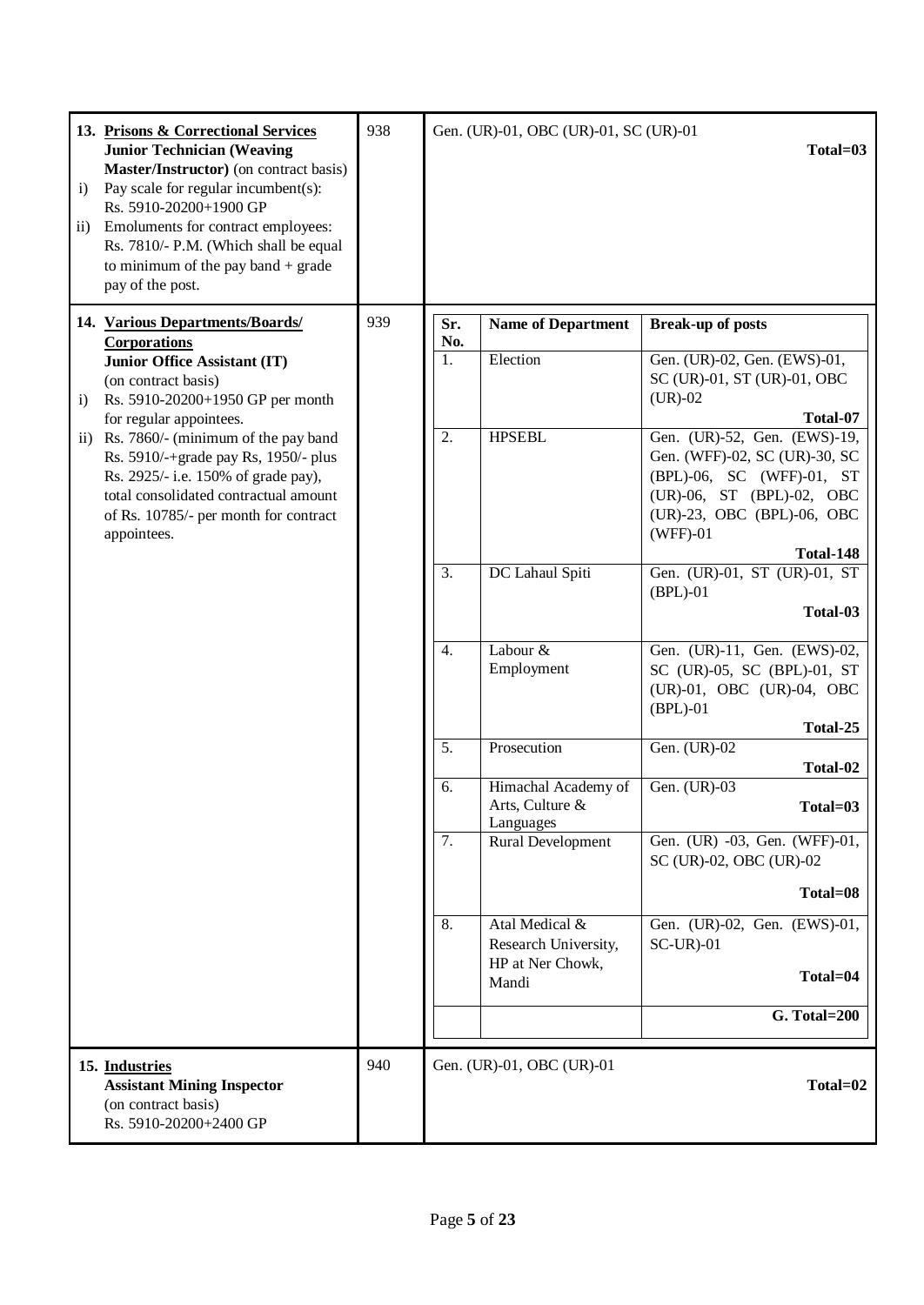| 16. HPSEBL<br><b>Junior Draughtsman (Electrical)</b><br>(on contract basis)<br>Fixed contractual emoluments equal to<br>Rs. 14025/- per Month. However the<br>pay scale of the post is Rs. 6400-<br>20200+3050 GP+150%             | 941 | Gen. (Sportsperson)-03<br>(Kabbadi-02, Volleyball-1) | $Total=03$   |
|------------------------------------------------------------------------------------------------------------------------------------------------------------------------------------------------------------------------------------|-----|------------------------------------------------------|--------------|
| 17. Health & Family Welfare<br><b>Pharmacist (Allopathy)</b><br>(on contract basis)<br>a) Rs. 5910-20200+3000 Grade Pay<br>b) Consolidate contractual emoluments<br>5910-20200+3000+150% of GP-per<br>month.                       | 942 | Gen. (Sportsperson)-03                               | $Total=03$   |
| 18. Health & Family Welfare<br><b>Medical Laboratory Technician</b><br>Grade-II (on contract basis)<br>a) Rs. 5910-20200+3000 Grade Pay<br>b) Consolidate contractual emoluments<br>Rs. 5910-20200+3000GP+150% of<br>GP-per month. | 943 | Gen. (Sportsperson)-02                               | Total=02     |
| 19. Health & Family Welfare<br><b>Operation Theatre Assistant</b><br>(on contract basis)<br>a) Rs. 5910-20200+2000 Grade Pay<br>b) Consolidate contractual emoluments<br>10000/-PM                                                 | 944 | Gen. (Sportsperson)-02                               | Total=02     |
| 20. Health & Family Welfare<br><b>Laboratory Assistant</b><br>(on contract basis)<br>a) Rs. 5910-20200+2000 Grade Pay<br>b) Consolidate contractual minimum of<br>pay band+GP+150% of GP                                           | 945 | General (Sportsperson)-06                            | Total=06     |
| 21. Health & Family Welfare<br><b>Radiographer</b> (on contract basis)<br>a) Rs. 5910-20200+3000 Grade Pay<br>b) Consolidate contractual emoluments<br>Rs. 5910-20200+3000GP+150% of GP<br>per month.                              | 946 | General (Sportsperson)-03                            | $Total = 03$ |
| 22. Women and Child Development<br>Statistical Assistant (on contract basis)<br>Rs.10300-34800+3800GP (Minimum<br>of the pay band plus Grade Pay)                                                                                  | 947 | Gen. (EWS)-03, OBC (UR)-02, Gen. (WFF)-01            | Total=06     |
| 23. HPPWD<br><b>Junior Technician (Electrical)</b><br>(on contract basis)<br>Rs. 5910-20200+1900GP                                                                                                                                 | 948 | Gen. (UR)-09, Gen. (EWS)-01, SC (UR)-01, OBC (UR)-01 | $Total=12$   |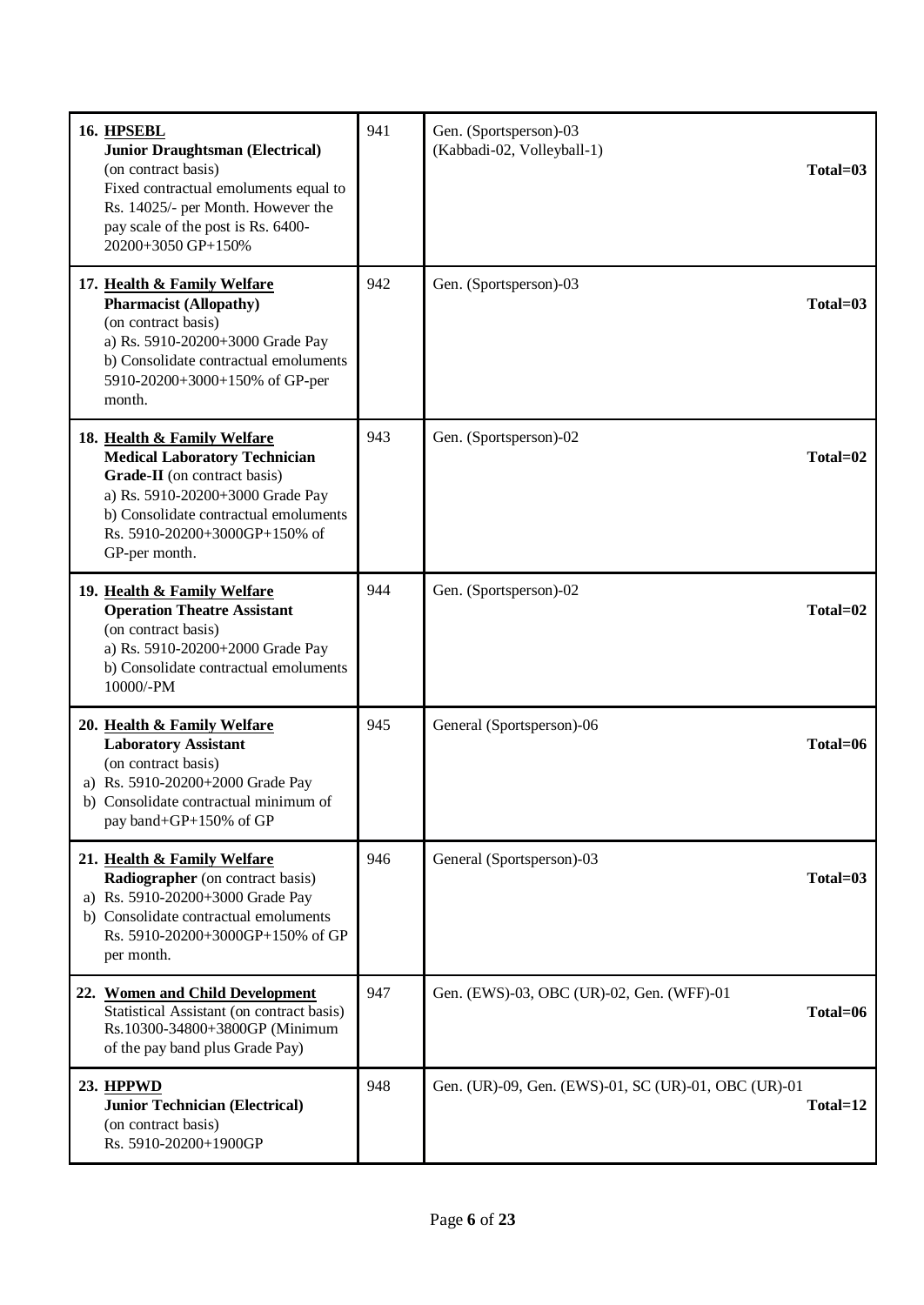| 24. HIMFED<br><b>Accountant</b> (on contract basis)<br>Rs. 10300-34800+3800GP with initial<br>start of Rs. 14100/-PM plus 150% hike<br>in GP to the contract appointee                                                                                                                                                                                                                                                                                                                                                                                                                                                                       | 949 | Gen. (UR)-04<br>Total=04                                                         |
|----------------------------------------------------------------------------------------------------------------------------------------------------------------------------------------------------------------------------------------------------------------------------------------------------------------------------------------------------------------------------------------------------------------------------------------------------------------------------------------------------------------------------------------------------------------------------------------------------------------------------------------------|-----|----------------------------------------------------------------------------------|
| 25. Himachal Academy of Arts, Culture<br>& Language<br>Librarian (on contract basis)<br>Rs. 10300-34800+3200GP                                                                                                                                                                                                                                                                                                                                                                                                                                                                                                                               | 950 | Gen. (UR)-01<br>Total=01                                                         |
| 26. Municipal Corporation<br><b>Dharamshala</b><br><b>Accountant</b> (on contract basis)<br>i) Rs. 10300-34800+3800GP.<br>ii) Emoluments for Contract Employees<br>Rs. 14100/-.                                                                                                                                                                                                                                                                                                                                                                                                                                                              | 951 | Gen. (UR)-01<br>Total=01                                                         |
| 27. Municipal Corporation<br><b>Dharamshala</b><br>Junior Accountant (on contract basis)<br>i) Rs. $5910 - 20200 + 2800$ GP.<br>ii) Emoluments for Contract Employees<br>Rs. 8710/-.                                                                                                                                                                                                                                                                                                                                                                                                                                                         | 952 | Gen. (UR)-02<br>Total=02                                                         |
| 28. Industries<br>Mining Inspector (on contract basis)<br>Rs. 5910-20200+2800GP                                                                                                                                                                                                                                                                                                                                                                                                                                                                                                                                                              | 953 | Gen. (UR)-02, Gen. (EWS)-01, OBC (UR)-01)<br>Total=04                            |
| 29. Health & Family Welfare<br><b>Pharmacist (Allopathy)</b><br>(on contract basis)<br>Rs. 5910-20200+3000GP<br>Consolidate contractual emoluments<br>5910-20200+3000+150% of GP/- per<br>month                                                                                                                                                                                                                                                                                                                                                                                                                                              | 954 | OBC (UR)-01, OBC (WXM)-01, SC (UR)-01, SC (WXM)-03, ST<br>$(WXM)-01$<br>Total=07 |
| 30. HP State Forest Development<br><b>Corporation Ltd.</b><br><b>Boiler Operator</b> (on contract basis)<br>Rs. 5910-20200+2400GP                                                                                                                                                                                                                                                                                                                                                                                                                                                                                                            | 955 | Gen. (UR)-03<br>$Total=03$                                                       |
| 31. Medical Education & Research<br><b>Medical Social Worker</b><br>(on Regular basis)<br>Rs. 10300-34800+3800GP                                                                                                                                                                                                                                                                                                                                                                                                                                                                                                                             | 956 | Gen. (UR)-01<br>Total=01                                                         |
| Minimum Essential Qualifications as per R&P Rules.<br>2.                                                                                                                                                                                                                                                                                                                                                                                                                                                                                                                                                                                     |     |                                                                                  |
| 926<br>10+2 in Science from a recognized Board of School Education.<br>$\mathbf{i}$<br>Medical Laboratory<br>$\mathbf{ii}$<br>B.Sc. Medical Laboratory Technology/B.Sc. Medical Technology Laboratory/B.Sc. Medical<br>Technician Gr-II<br>Technology (Laboratory)/B.Sc. Medical Laboratory Sciences/B.Sc. in Medical Laboratory<br>Technology (Lateral) from a recognized University or an Institution affiliated to a recognized<br>University.<br>Should be registered with the HP Para Medical Council for the above qualification.<br>(111)<br>Note:- A candidate shall be eligible for appointment of this post, if, he/she has passed |     |                                                                                  |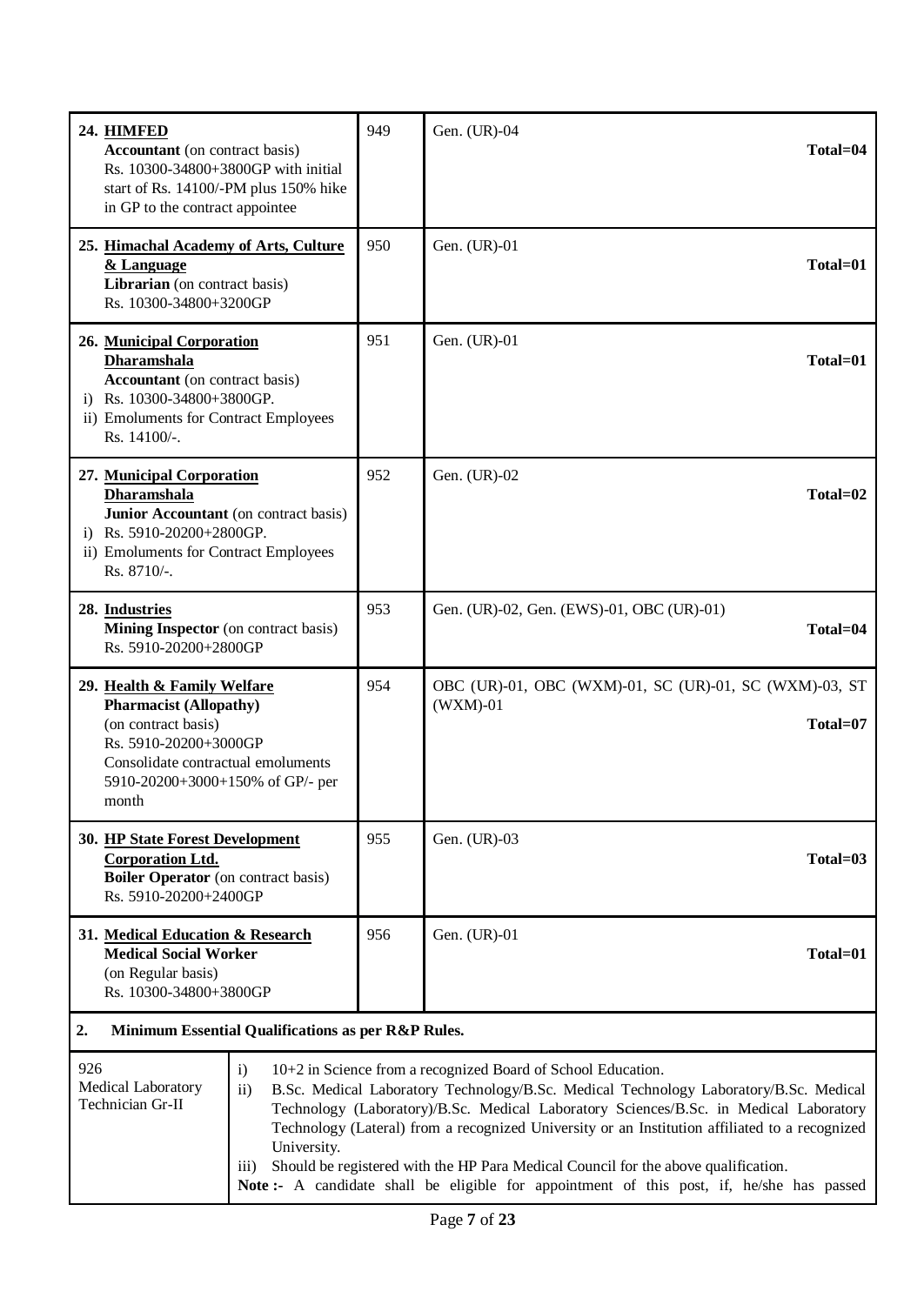|                                 | Matriculation and 10+2 from any School/Institution situated within Himachal Pradesh.<br>Provided this condition shall not apply to Bonafide Himachalis.                                                                                                                                                                                                                                                                                                                                                                                                                                                                                                                                                                                                                                                                                                                                                                                                                                                                                                                                                                                                                     |                |                                                                                                                                                                                                 |  |
|---------------------------------|-----------------------------------------------------------------------------------------------------------------------------------------------------------------------------------------------------------------------------------------------------------------------------------------------------------------------------------------------------------------------------------------------------------------------------------------------------------------------------------------------------------------------------------------------------------------------------------------------------------------------------------------------------------------------------------------------------------------------------------------------------------------------------------------------------------------------------------------------------------------------------------------------------------------------------------------------------------------------------------------------------------------------------------------------------------------------------------------------------------------------------------------------------------------------------|----------------|-------------------------------------------------------------------------------------------------------------------------------------------------------------------------------------------------|--|
| 927<br>Investigator             | Should have passed Master's Degree in Statistics/Mathematics/ Economics/Commerce from a<br>recognized University.<br>Provided that he should have passed Matriculation and $10+2$ Examination from any<br>School/Institution situated within Himachal Pradesh;<br>Provided further that this condition shall not apply to bonafide Himachalis.                                                                                                                                                                                                                                                                                                                                                                                                                                                                                                                                                                                                                                                                                                                                                                                                                              |                |                                                                                                                                                                                                 |  |
| 928<br>Steno Typist             | Should have passed $10+2$ examination from a recognized Board of School Education.<br>$\mathbf{i}$<br>Must possess the following speed in Short-hand and Typing on computers in both the language<br>$\mathbf{ii}$<br>i.e. English & Hindi at the time of initial appointment :-                                                                                                                                                                                                                                                                                                                                                                                                                                                                                                                                                                                                                                                                                                                                                                                                                                                                                            |                |                                                                                                                                                                                                 |  |
|                                 | Speed in shorthand                                                                                                                                                                                                                                                                                                                                                                                                                                                                                                                                                                                                                                                                                                                                                                                                                                                                                                                                                                                                                                                                                                                                                          |                | <b>Speed in Typing on Computer</b>                                                                                                                                                              |  |
|                                 | <b>ENGLISH</b><br><b>HINDI</b>                                                                                                                                                                                                                                                                                                                                                                                                                                                                                                                                                                                                                                                                                                                                                                                                                                                                                                                                                                                                                                                                                                                                              | <b>ENGLISH</b> | <b>HINDI</b>                                                                                                                                                                                    |  |
|                                 | 60WPM<br>60WPM                                                                                                                                                                                                                                                                                                                                                                                                                                                                                                                                                                                                                                                                                                                                                                                                                                                                                                                                                                                                                                                                                                                                                              | 25WPM          | 25WPM                                                                                                                                                                                           |  |
|                                 | in either of the language i.e. in Hindi or English at the prescribed speed:<br>the time of initial recruitment:                                                                                                                                                                                                                                                                                                                                                                                                                                                                                                                                                                                                                                                                                                                                                                                                                                                                                                                                                                                                                                                             |                | Provided that at the time of initial recruitment the candidate shall have to pass shorthand test<br>Provided further that the candidates will have to pass typing test in both the languages at |  |
|                                 | Provided further that the incumbent having passed shorthand in one language, at the time of<br>initial recruitment at the prescribed speed, shall have to pass the shorthand test in second language<br>within a period of three years from the date of appointment. The appointment letter of such<br>candidate who does not qualify the shorthand test in second language shall contain the specific<br>condition that he shall have to pass the test in shorthand test in second language within a period of<br>three years and if he qualifies the test in Shorthand test in second language with in a period of<br>three years he will be eligible to draw his annual increment from due dates and the candidate who<br>qualifies the said test after three years will be eligible to draw first increment only from the date<br>of qualifying the prescribed test.<br>iii) Should have the knowledge of word processing in computer as prescribed by the recruiting<br>authority.<br>Note:- A candidate shall be eligible for appointment of this post, if, he/she has passed<br>Matriculation and 10+2 from any School/Institution situated within Himachal Pradesh. |                |                                                                                                                                                                                                 |  |
|                                 | Provided this condition shall not apply to Bonafide Himachalis.                                                                                                                                                                                                                                                                                                                                                                                                                                                                                                                                                                                                                                                                                                                                                                                                                                                                                                                                                                                                                                                                                                             |                |                                                                                                                                                                                                 |  |
| 929<br>Laboratory<br>Technician | 10+2 with Science or its equivalent from a recognized Board of School Education/University.<br>$\mathbf{i}$<br>Should possess a Diploma in Medical Laboratory Technology from an Institution duly<br>$\mathbf{ii}$<br>recognized by the HP/Central Government.<br><b>OR</b><br>B.Sc. Degree in Medical Laboratory Technology from a recognized University or from an<br>Institution duly recognized by the HP Government/Central Government.<br>iii) Must be registered with the Himachal Pradesh Para Medical Council.                                                                                                                                                                                                                                                                                                                                                                                                                                                                                                                                                                                                                                                     |                |                                                                                                                                                                                                 |  |
|                                 | <b>Note:</b> A candidate shall be eligible for appointment of this post, if, he/she has passed<br>Provided this condition shall not apply to Bonafide Himachalis.                                                                                                                                                                                                                                                                                                                                                                                                                                                                                                                                                                                                                                                                                                                                                                                                                                                                                                                                                                                                           |                | Matriculation and 10+2 from any School/Institution situated within Himachal Pradesh.                                                                                                            |  |
| 930<br>Field Investigator       | Bachelor's Degree in Science or Arts with Economics/Statistics/Mathematics as one of the<br>elective subject or Bachelor's Degree in Commerce or its equivalent from a recognized<br>University.<br>Note:- A candidate shall be eligible for appointment of this post, if, he/she has passed<br>Matriculation and 10+2 from any School/Institution situated within Himachal Pradesh.<br>Provided this condition shall not apply to Bonafide Himachalis.                                                                                                                                                                                                                                                                                                                                                                                                                                                                                                                                                                                                                                                                                                                     |                |                                                                                                                                                                                                 |  |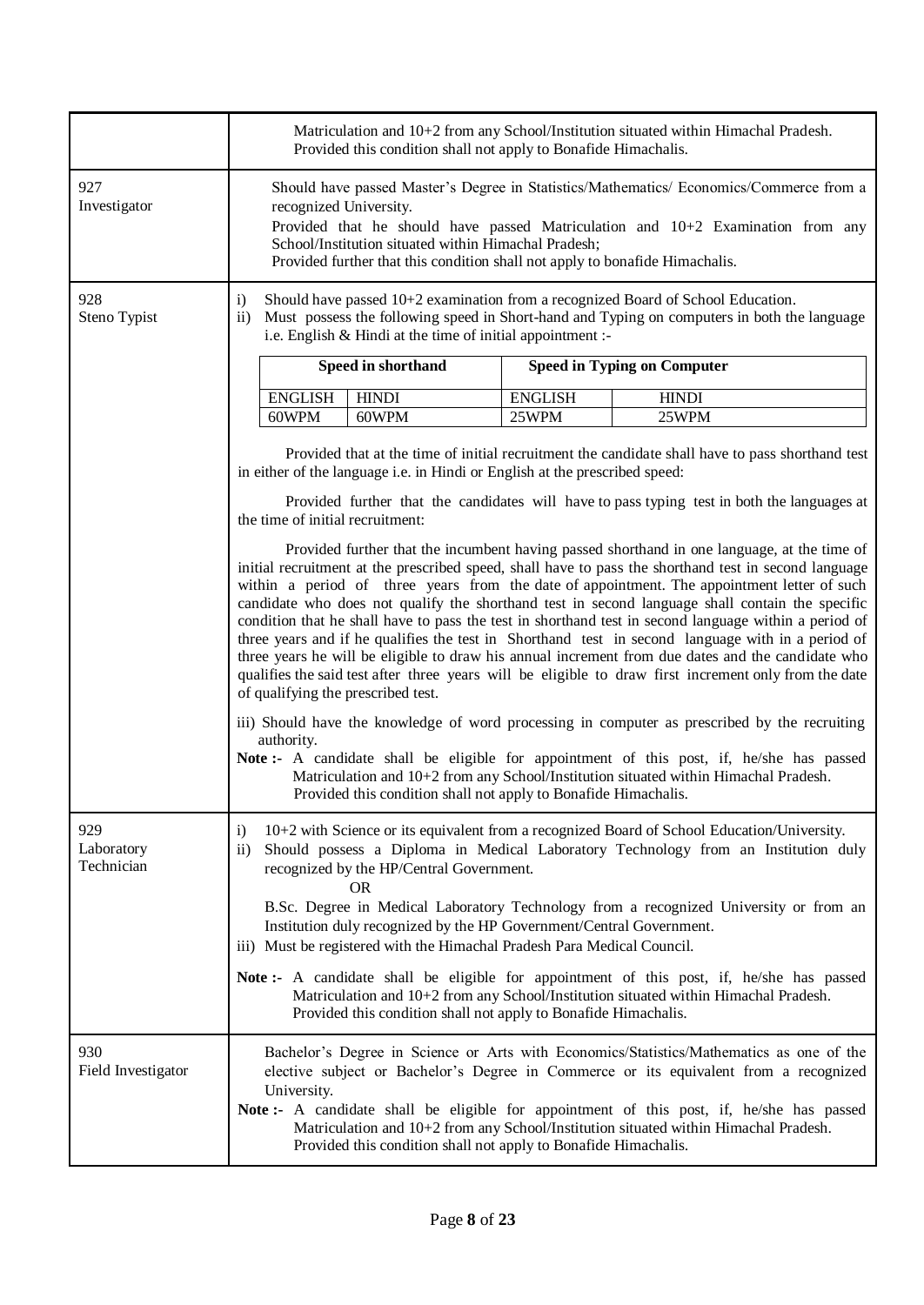| 931<br>Junior Scale<br>Stenographer          | $\mathbf{i}$<br>Should have passed $10+2$ Examination from a recognized Board of School<br>Education/University.<br>Must possess the following speed in Shorthand and Typing on Computer in both languages<br>$\mathbf{ii}$<br>i.e. English & Hindi at the time of initial recruitment:-<br><b>Speed in Shorthand</b>                                                                                                                                                                                                                                                                                                                                                                                                                                                                                                                                                                                                                                                                                                                                                                                                                                                                                                                                                                                                                                                                                                                                                                                                                                                                                                                 |
|----------------------------------------------|---------------------------------------------------------------------------------------------------------------------------------------------------------------------------------------------------------------------------------------------------------------------------------------------------------------------------------------------------------------------------------------------------------------------------------------------------------------------------------------------------------------------------------------------------------------------------------------------------------------------------------------------------------------------------------------------------------------------------------------------------------------------------------------------------------------------------------------------------------------------------------------------------------------------------------------------------------------------------------------------------------------------------------------------------------------------------------------------------------------------------------------------------------------------------------------------------------------------------------------------------------------------------------------------------------------------------------------------------------------------------------------------------------------------------------------------------------------------------------------------------------------------------------------------------------------------------------------------------------------------------------------|
|                                              | English<br><b>80 WPM</b>                                                                                                                                                                                                                                                                                                                                                                                                                                                                                                                                                                                                                                                                                                                                                                                                                                                                                                                                                                                                                                                                                                                                                                                                                                                                                                                                                                                                                                                                                                                                                                                                              |
|                                              | Hindi<br>70WPM                                                                                                                                                                                                                                                                                                                                                                                                                                                                                                                                                                                                                                                                                                                                                                                                                                                                                                                                                                                                                                                                                                                                                                                                                                                                                                                                                                                                                                                                                                                                                                                                                        |
|                                              | <b>Speed in Typing on Computer</b>                                                                                                                                                                                                                                                                                                                                                                                                                                                                                                                                                                                                                                                                                                                                                                                                                                                                                                                                                                                                                                                                                                                                                                                                                                                                                                                                                                                                                                                                                                                                                                                                    |
|                                              | English<br><b>40 WPM</b>                                                                                                                                                                                                                                                                                                                                                                                                                                                                                                                                                                                                                                                                                                                                                                                                                                                                                                                                                                                                                                                                                                                                                                                                                                                                                                                                                                                                                                                                                                                                                                                                              |
|                                              | Hindi<br><b>30 WPM</b>                                                                                                                                                                                                                                                                                                                                                                                                                                                                                                                                                                                                                                                                                                                                                                                                                                                                                                                                                                                                                                                                                                                                                                                                                                                                                                                                                                                                                                                                                                                                                                                                                |
|                                              | Provided that at the time of initial recruitment the candidate shall have to pass shorthand<br>test in either of the language i.e. in Hindi or English at the prescribed speed.<br>Provided further that the candidate will have to pass typing test in both the languages at<br>the time of initial recruitment:<br>Provided further that the incumbent having passed shorthand in one language, at the time<br>of initial recruitment at the prescribed speed, shall have to pass the shorthand test in second<br>language either in Hindi or English within a period of three years from the date of appointment.<br>The appointment letter of such candidate who does not qualify the shorthand test in second<br>language at the time of initial recruitment shall contain the specific condition that he $/$ she shall<br>have to pass the test in shorthand test in second language within a period of three years and if<br>he/she qualifies the Shorthand test within the period of three years he/she will be eligible to<br>draw his/her annual increment from due date and the candidate who qualifies the said test after<br>three years will be eligible to draw his/her first increment only from the date of qualifying the<br>prescribed test.<br>iii) Should have the knowledge of word processing in computer as prescribed by the recruiting<br>authority.<br>Note:- A candidate shall be eligible for appointment of this post, if, he/she has passed<br>Matriculation and 10+2 from any School/Institution situated within Himachal Pradesh.<br>Provided this condition shall not apply to Bonafide Himachalis. |
| 932<br>Junior Office<br>Assistant (Accounts) | B.Com. from a recognized University.<br>Note:- i) Candidate having M.Com qualification must have passed B.Com at graduation level.<br>ii) A candidate shall be eligible for appointment of this post, if, he/she has passed<br>Matriculation and 10+2 from any School/Institution situated within Himachal Pradesh.<br>Provided this condition shall not apply to Bonafide Himachalis.                                                                                                                                                                                                                                                                                                                                                                                                                                                                                                                                                                                                                                                                                                                                                                                                                                                                                                                                                                                                                                                                                                                                                                                                                                                |
| 933<br><b>Staff Nurse</b>                    | 10+2 preferably with Science from a recognized Board of School Education.<br>$\mathbf{i}$<br>Qualified 'A' Grade Nurse (Diploma in GNM) or B.Sc. Nursing from a recognized<br>$\rm ii)$<br>University/Institution.<br>Note:- A candidate shall be eligible for appointment of this post, if, he/she has passed                                                                                                                                                                                                                                                                                                                                                                                                                                                                                                                                                                                                                                                                                                                                                                                                                                                                                                                                                                                                                                                                                                                                                                                                                                                                                                                        |
|                                              | Matriculation and 10+2 from any School/Institution situated within Himachal Pradesh.<br>Provided this condition shall not apply to Bonafide Himachalis.                                                                                                                                                                                                                                                                                                                                                                                                                                                                                                                                                                                                                                                                                                                                                                                                                                                                                                                                                                                                                                                                                                                                                                                                                                                                                                                                                                                                                                                                               |
| 934<br>Radiographer                          | 10+2 in Science from a recognized Board of School Education/University;<br>$\mathbf{i}$<br>B.Sc. Medical Technology (Radiology & Imaging)/B.Sc. Medical Technology (Radio Diagnosis<br>$\rm ii)$<br>& Radiotherapy)/B.Sc. Medical Technology (X-Ray /Radiodiagnosis)/B.Sc. Radiation<br>Technology/B.Sc. Medical imaging Technology/B.Sc. Medical Technology (Radio diagnosis &<br>Imaging)/B.Sc. Medical Technology (Radiography & Imaging)/B.Sc. in Allied Health<br>Science/Medical Imaging Technology/B.Sc. in Medical Radio & Imaging Technology/Bachelor<br>of Radiation & Imaging Technology/Bachelor of Radiation Technology (Lateral Entry) from<br>recognized University.<br>iii) Must be registered with the Himachal Pradesh Para Medical Council, Shimla.<br>Note: - A candidate shall be eligible for appointment of this post, if, he/she has passed Matriculation<br>and 10+2 from any School/Institution situated within Himachal Pradesh.<br>Provided this condition shall not apply to Bonafide Himachalis.                                                                                                                                                                                                                                                                                                                                                                                                                                                                                                                                                                                                        |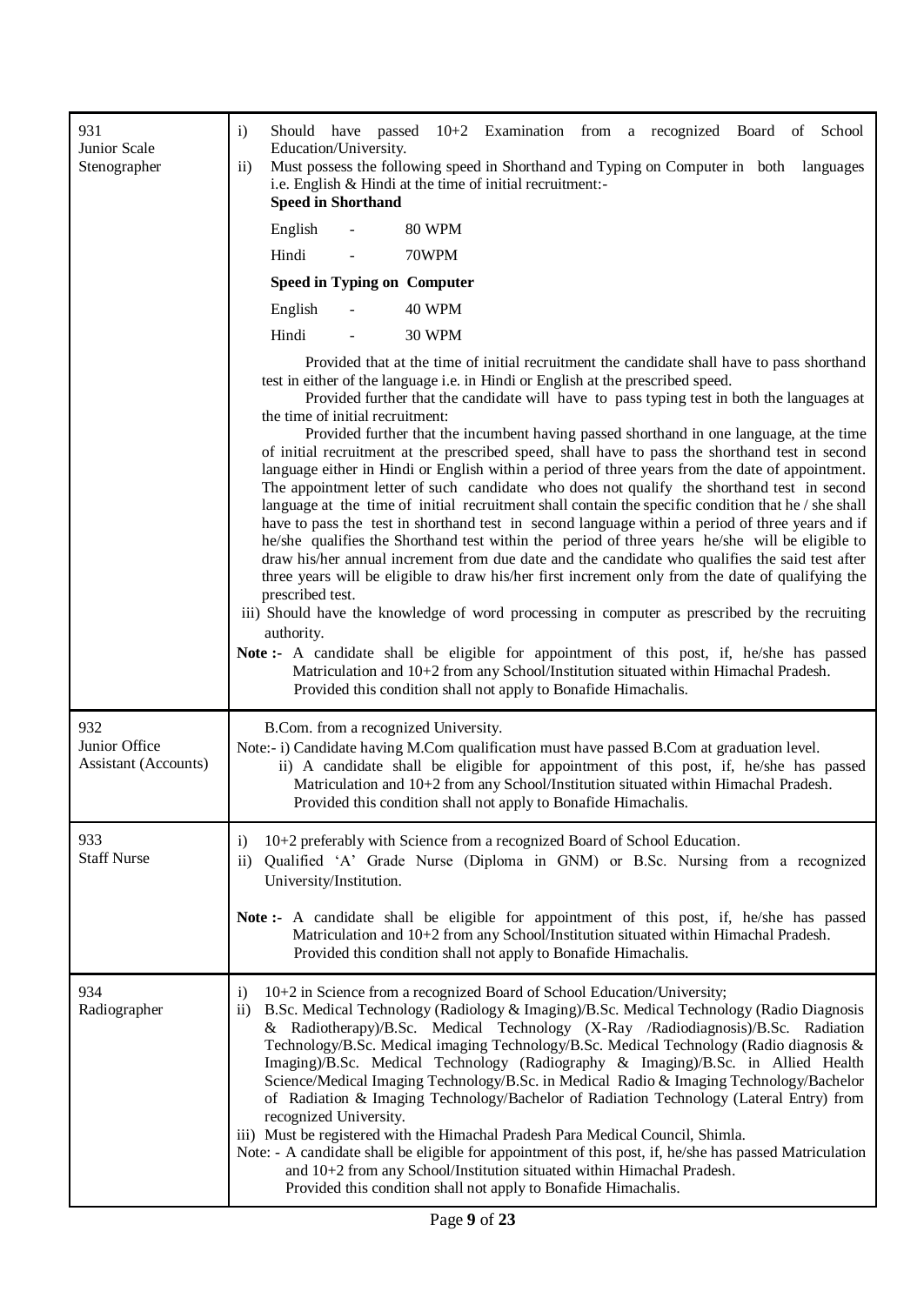| 935<br>Laboratory Assistant                                 | $10+2$ with Science (Physics, Chemistry, Biology) from a recognized Board of School<br>$\mathbf{i}$<br>Education/University.<br>A candidate shall be eligible for appointment if he/she has passed Matriculation and $10+2$<br>$\rm ii)$<br>examination from any School/Institution situated within Himachal Pradesh.<br>Provided that this condition shall not apply to Bonafide Himachalis.                                                                                                                                                                                                                                                                                                                                                                                                                                                                                                                                                                                                                                                                                                                                                                                                                                                                                                                                                                                                                                                                                                                                                                                                                                                                                                                                                                                                                                                                                                                                                                                                                                                                                                                                                                                                       |
|-------------------------------------------------------------|-----------------------------------------------------------------------------------------------------------------------------------------------------------------------------------------------------------------------------------------------------------------------------------------------------------------------------------------------------------------------------------------------------------------------------------------------------------------------------------------------------------------------------------------------------------------------------------------------------------------------------------------------------------------------------------------------------------------------------------------------------------------------------------------------------------------------------------------------------------------------------------------------------------------------------------------------------------------------------------------------------------------------------------------------------------------------------------------------------------------------------------------------------------------------------------------------------------------------------------------------------------------------------------------------------------------------------------------------------------------------------------------------------------------------------------------------------------------------------------------------------------------------------------------------------------------------------------------------------------------------------------------------------------------------------------------------------------------------------------------------------------------------------------------------------------------------------------------------------------------------------------------------------------------------------------------------------------------------------------------------------------------------------------------------------------------------------------------------------------------------------------------------------------------------------------------------------|
| 936<br><b>Operation Theatre</b><br>Assistant                | Should be $10+2$ with Science (Physics, Chemistry and Biology) with 50% in from a recognized<br>$\mathbf{i}$<br>Board of School Education/Institution.<br>Must have passed OTA Training course from a recognized Institution by the State Government.<br>$\rm ii)$<br><b>OR</b><br>B.Sc. Degree in Medical Technology (Anaesthesia & OT Techniques) from Himachal Pradesh<br>University or equivalent Degree recognized by the State Government.<br>Persons holding Graduate Degree in Medical Technology (Anaesthesia & OT Techniques) will<br>be preferred.<br>iii) Should be registered with H.P. Para Medical Council.                                                                                                                                                                                                                                                                                                                                                                                                                                                                                                                                                                                                                                                                                                                                                                                                                                                                                                                                                                                                                                                                                                                                                                                                                                                                                                                                                                                                                                                                                                                                                                          |
|                                                             | Note: - A candidate shall be eligible for appointment to Class-III post(s), if he/she has passed<br>Matriculation and 10+2 examination from any School/Institution situated in HP.<br>Provided this condition shall not apply to Bonafide Himachalis.                                                                                                                                                                                                                                                                                                                                                                                                                                                                                                                                                                                                                                                                                                                                                                                                                                                                                                                                                                                                                                                                                                                                                                                                                                                                                                                                                                                                                                                                                                                                                                                                                                                                                                                                                                                                                                                                                                                                               |
| 937<br>Sanitary Inspector                                   | Graduation with Diploma in Sanitation from recognized Institute.<br>Note: - A candidate shall be eligible for appointment of this post, if he/she has passed Matriculation<br>and 10+2 examination from any School/Institution situated within Himachal Pradesh.<br>Provided that this condition shall not apply to Bonafide Himachalis.                                                                                                                                                                                                                                                                                                                                                                                                                                                                                                                                                                                                                                                                                                                                                                                                                                                                                                                                                                                                                                                                                                                                                                                                                                                                                                                                                                                                                                                                                                                                                                                                                                                                                                                                                                                                                                                            |
| 938<br>Junior Technician<br>(Weaving Master/<br>Instructor) | Should have passed 10+2 from a Board recognized by Central/State Government.<br>$\mathbf{i}$<br>Provided that the candidate must have passed Matriculation and $10+2$ from any<br>School/Institution situated within Himachal Pradesh.<br>Provided further that this condition shall not apply to Bonafide Himachalis.<br>Should also possess Diploma/Certificate in Textile Technology from an institution recognized<br>$\rm ii)$<br>by the Central/State Government.                                                                                                                                                                                                                                                                                                                                                                                                                                                                                                                                                                                                                                                                                                                                                                                                                                                                                                                                                                                                                                                                                                                                                                                                                                                                                                                                                                                                                                                                                                                                                                                                                                                                                                                             |
| 939<br>Junior Office<br>Assistant (IT)                      | $\mathbf{i}$<br>Should have passed 10+2 Examination from a recognized Board of School Education/University.<br>OR.<br>Matriculation from recognized Board of School Education with one/two year's<br>Diploma/Certificate from an Industrial Training Institute (ITI)) in Information Technology (IT)<br>& Information Technology Enabled Sectors (ITES) as notified by Director General of<br>Employment & Training (Govt. of India) from time to time or three years Diploma in Computer<br>Engineering/Computer Science/IT from a Polytechnic as approved by All India Council for<br>Technical Education (AICTE):<br>Computer typing speed of 30 words per minute in English or 25 words per minute in Hindi.<br>$\mathbf{ii}$<br>Provided that visually impaired persons selected/recruited under 1% quota will be<br>exempted from acquiring Diploma in Computer Science/Computer Application/Information<br>Technology and passing of typing test instead they shall be imparted necessary basic training<br>including computer training course by the Department concerned through Composite Regional<br>Centre (CRC), Sundernagar or National Institute for the Visually Handicapped (NIVH),<br>Dehradun or Composite Training Centre (CTC), Ludhiana. They shall have to complete the<br>above training for which three chances will be afforded. If the incumbent fails to qualify the<br>same his/her services shall be terminated. However, the incumbents already in the service shall<br>be afforded sufficient number of chances to complete the aforesaid training:<br>Provided further that differently abled persons who are otherwise qualified to hold<br>clerical post as certified being unable to type, by the Medical Board, may be exempted from<br>passing the typing test.<br><b>Explanation:</b> - The term, "differently abled persons" does not cover visually impaired persons<br>or persons who are hearing impaired but cover only those whose physical disability/deformity<br>permanently prevents them from typing.<br>The above criteria for grant of exemption from passing the typing test shall also be applicable<br>to the Skill Test Norms on Computers. |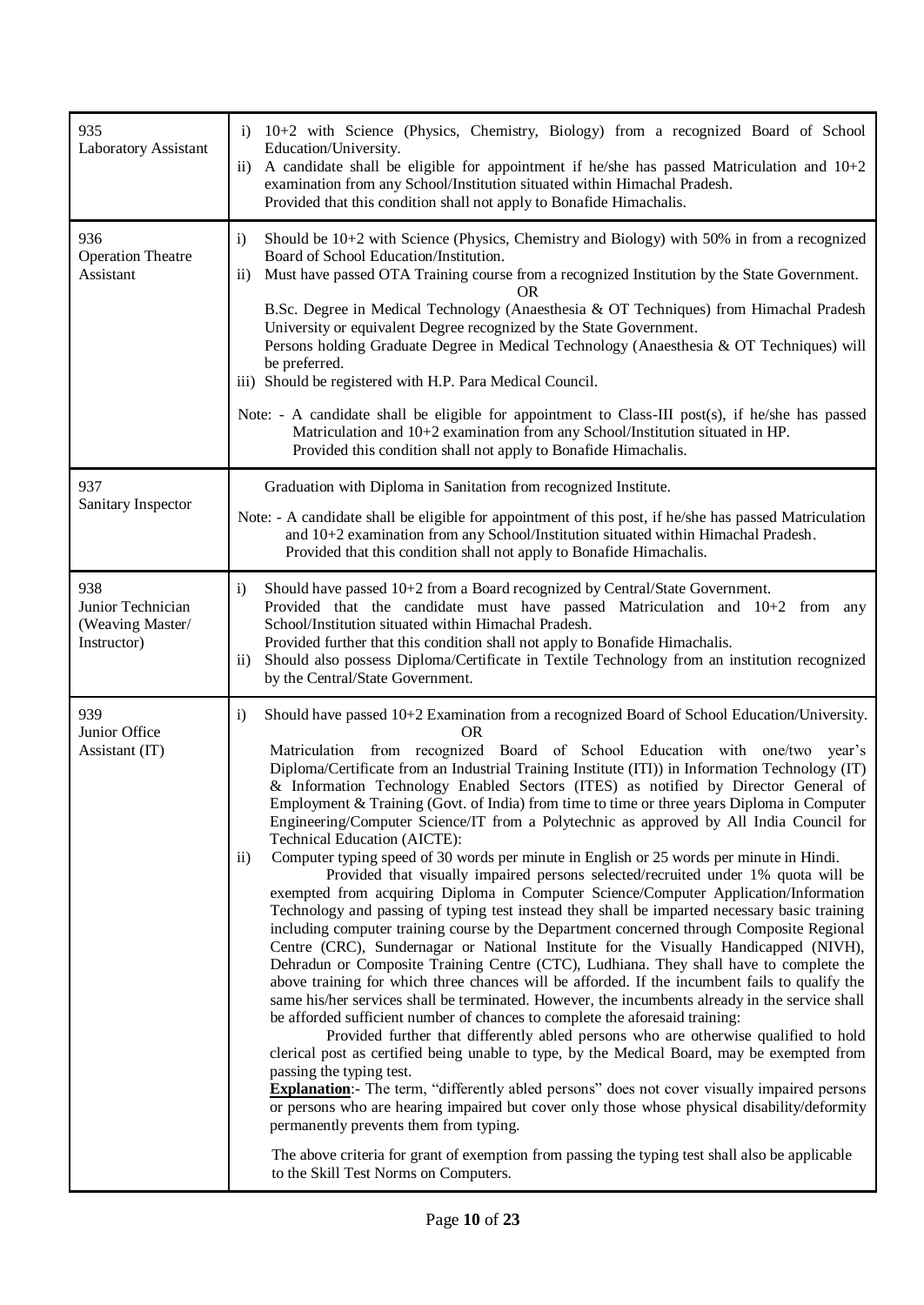|                                               | <b>Note:</b> A candidate shall be eligible for appointment of this post, if, he/she has passed<br>Matriculation and 10+2 from any School/Institution situated within Himachal Pradesh.<br>Provided this condition shall not apply to Bonafide Himachalis.                                                                                                                                                                                                                                                                                                                                                                                                                                                                                                                                                                                                                                                                                                                                                                                                                                                                                                                                                                                                                                                                                                                                                                                                                                                                                                                                                                                                                                                                                                      |
|-----------------------------------------------|----------------------------------------------------------------------------------------------------------------------------------------------------------------------------------------------------------------------------------------------------------------------------------------------------------------------------------------------------------------------------------------------------------------------------------------------------------------------------------------------------------------------------------------------------------------------------------------------------------------------------------------------------------------------------------------------------------------------------------------------------------------------------------------------------------------------------------------------------------------------------------------------------------------------------------------------------------------------------------------------------------------------------------------------------------------------------------------------------------------------------------------------------------------------------------------------------------------------------------------------------------------------------------------------------------------------------------------------------------------------------------------------------------------------------------------------------------------------------------------------------------------------------------------------------------------------------------------------------------------------------------------------------------------------------------------------------------------------------------------------------------------|
| 940<br><b>Assistant Mining</b><br>Inspector   | Should have passed 10+2 examination with Science from the Board of School Education or<br>any other Institution recognized by the State Government.<br>Note :- A candidate shall be eligible for appointment to Class-III post(s), if he/she has passed<br>Matriculation and 10+2 examination from any School/ Institution situated in HP.<br>Provided this condition shall not apply to Bonafide Himachalis.                                                                                                                                                                                                                                                                                                                                                                                                                                                                                                                                                                                                                                                                                                                                                                                                                                                                                                                                                                                                                                                                                                                                                                                                                                                                                                                                                  |
| 941<br>Junior Draughtsman<br>(Electrical)     | Diploma or Degree in Architectural Assistantship/Architecture by whatever name called<br>from a recognized Board/Institution/University established by law by the State/Central<br>Govt.<br><b>OR</b><br>Course in the trade of Draughtsman ship/Diploma in Draughtsman ship by whatever name<br>called from a Polytechnic Institute/ITI.<br>A candidate should be atleast a category-IV sportsman who is: Medal winners in All<br>India Inter Versity Sports Tournament or Medal winners in All India National School<br>Games or Medal winners in recognized Jr. National Sports Championship in one of the<br>following sports :-<br>1) Kabaddi 2) Volleyball.<br>A candidate shall be eligible for appointment to Class-III post(s), if he/she has passed<br>Matriculation and 10+2 examination from any School/ Institution situated in HP.<br>Provided this condition shall not apply to Bonafide Himachalis.                                                                                                                                                                                                                                                                                                                                                                                                                                                                                                                                                                                                                                                                                                                                                                                                                                            |
| 942<br>Pharmacist<br>(Allopathy)              | $\mathbf{i}$<br>10 plus 2 in Science from a recognized Board of School Education.<br>Degree or Diploma in Pharmacy from a recognized University or an Institution duly recognized<br>$\rm ii)$<br>by the Central/State Government.<br>Must be registered with the Pharmacy Council of the concerned State/Central Government.<br>$\overline{iii}$<br>Not-withstanding the provision contained in sub-rule $a$ (i) supra the candidates who have<br>done diploma in Pharmacy prior to 12.9.2001 and are matriculates shall not be rendered<br>ineligible.<br>Note:- A candidate shall be eligible for appointment of this post, if, he/she has passed<br>Matriculation and 10+2 from any School/Institution situated within Himachal Pradesh.<br>Provided this condition shall not apply to Bonafide Himachalis.<br>A candidate should be atleast a category-IV sportsman who is: Medal winners in All<br>India Inter Versity Sports Tournament or Medal winners in All India National School<br>Games or Medal winners in recognized Jr. National Sports Championship in one of the<br>following sports :-<br>1) Archery 2) Athletics (Track and Field events) 3) Atya/Patya 4) Badminton 5) Ball<br>Badminton 6) Basketball 7) Billiards & Snooker 8) Boxing 9) Bridge 10) Carrom 11) Chess<br>12) Cricket 13) Cycling 14) Equestrian sport 15) Football 16) Golf 17) Gymnastics (including<br>body building) 18) Handball 19) Hockey 20) Judo 21) Kabaddi 22) Karate-Do 23) Kayaking &<br>Canoeing 24) Kho-Kho 25) Polo 26) Power Lifting 27) Rifle Shooting 28) Roller Skating 29)<br>Rowing 30) Softball 31) Squash 32) Swimming 33) Table Tennis 34) Taekwondo 35) Tenni-<br>Koit 36) Tennis 37) Volleyball 38) Weightlifting 39) Wrestling 40) Yatching. |
| 943<br>Medical Laboratory<br>Technician Gr-II | $\mathbf{i}$<br>10+2 in Science from a recognized Board of School Education.<br>$\mathbf{ii}$<br>B.Sc. Medical Laboratory Technology/B.Sc. Medical Technology Laboratory/B.Sc.<br>Medical Technology (Laboratory)/B.Sc. Medical Laboratory Sciences/B.Sc. in Medical<br>Laboratory Technology (Lateral) from a recognized University or an Institution affiliated to<br>a recognized University.<br>iii)<br>Should be registered with the HP Para Medical Council for the above qualification.<br>A candidate shall be eligible for appointment of this post, if, he/she has passed<br>Note $:$<br>Matriculation and 10+2 from any School/Institution situated within Himachal Pradesh.<br>Provided this condition shall not apply to Bonafide Himachalis.<br>A candidate should be atleast a category-IV sportsman who is: Medal winners in All                                                                                                                                                                                                                                                                                                                                                                                                                                                                                                                                                                                                                                                                                                                                                                                                                                                                                                               |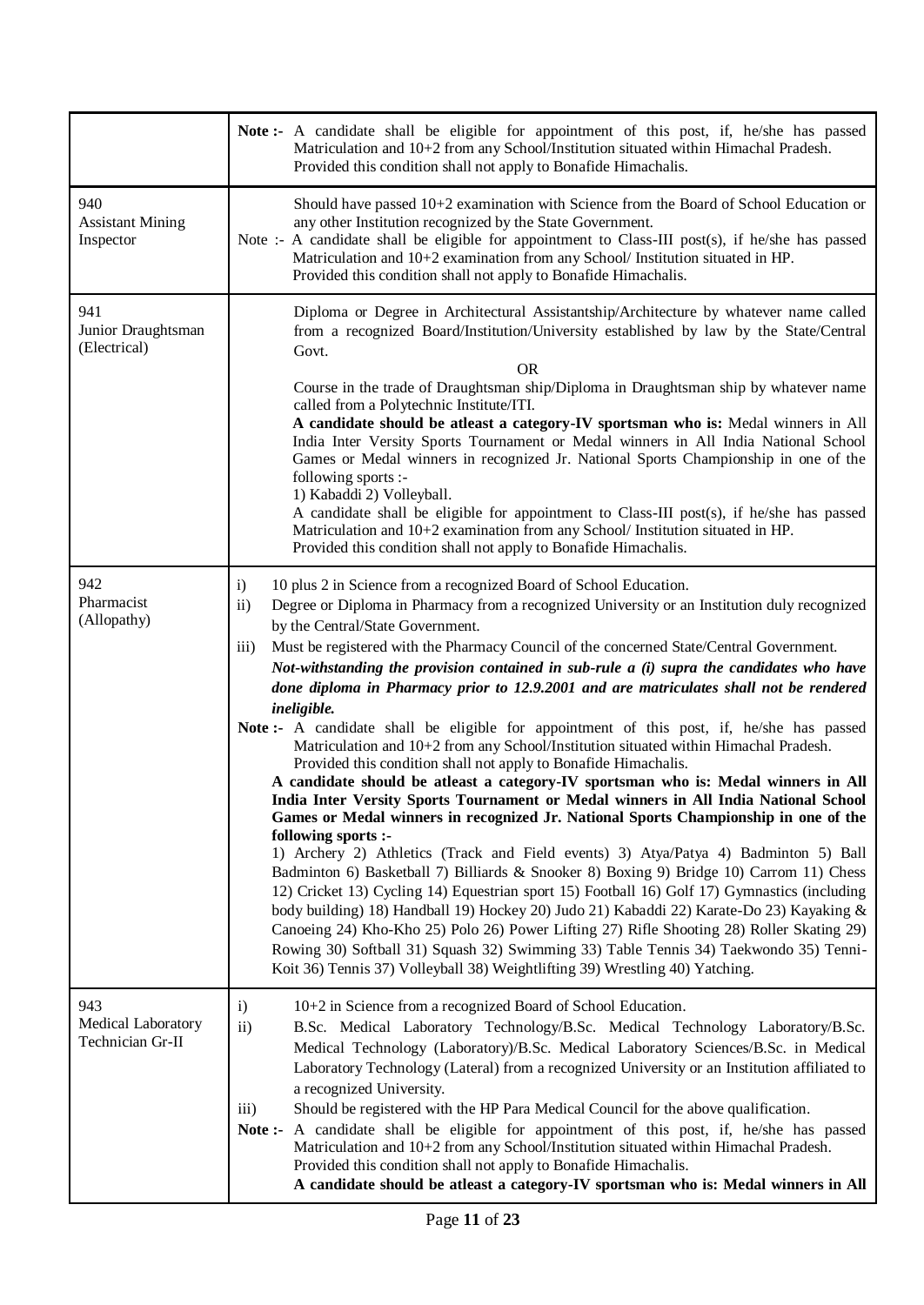|                                              | India Inter Versity Sports Tournament or Medal winners in All India National School<br>Games or Medal winners in recognized Jr. National Sports Championship in one of<br>the following sports :-<br>1) Archery 2) Athletics (Track and Field events) 3) Atya/Patya 4) Badminton 5) Ball<br>Badminton 6) Basketball 7) Billiards & Snooker 8) Boxing 9) Bridge 10) Carrom 11) Chess<br>12) Cricket 13) Cycling 14) Equestrian sport 15) Football 16) Golf 17) Gymnastics<br>(including body building) 18) Handball 19) Hockey 20) Judo 21) Kabaddi 22) Karate-Do<br>23) Kayaking & Canoeing 24) Kho-Kho 25) Polo 26) Power Lifting 27) Rifle Shooting 28)<br>Roller Skating 29) Rowing 30) Softball 31) Squash 32) Swimming 33) Table Tennis 34)<br>Taekwondo 35) Tenni-Koit 36) Tennis 37) Volleyball 38) Weightlifting 39) Wrestling 40)<br>Yatching.                                                                                                                                                                                                                                                                                                                                                                                                                                                                                                                                                                                                                                                                                                                                                                                                                                                                                                                                                                                                     |
|----------------------------------------------|-------------------------------------------------------------------------------------------------------------------------------------------------------------------------------------------------------------------------------------------------------------------------------------------------------------------------------------------------------------------------------------------------------------------------------------------------------------------------------------------------------------------------------------------------------------------------------------------------------------------------------------------------------------------------------------------------------------------------------------------------------------------------------------------------------------------------------------------------------------------------------------------------------------------------------------------------------------------------------------------------------------------------------------------------------------------------------------------------------------------------------------------------------------------------------------------------------------------------------------------------------------------------------------------------------------------------------------------------------------------------------------------------------------------------------------------------------------------------------------------------------------------------------------------------------------------------------------------------------------------------------------------------------------------------------------------------------------------------------------------------------------------------------------------------------------------------------------------------------------|
| 944<br><b>Operation Theatre</b><br>Assistant | Should be $10+2$ with Science (Physics, Chemistry and Biology) with 50% in from a<br>$\mathbf{i}$<br>recognized Board of School Education/Institution.<br>$\rm ii)$<br>Must have passed OTA Training course from a recognized Institution by the State<br>Government.<br><b>OR</b><br>B.Sc. Degree in Medical Technology (Anaesthesia & OT Techniques) from Himachal<br>Pradesh University or equivalent Degree recognized by the State Government.<br>Persons holding Graduate Degree in Medical Technology (Anaesthesia & OT Techniques)<br>will be preferred.<br>Should be registered with H.P. Para Medical Council.<br>$\overline{iii}$<br>A candidate shall be eligible for appointment to Class-III post(s), if he/she has passed<br>Note: $-$<br>Matriculation and 10+2 examination from any School/Institution situated in HP.<br>Provided this condition shall not apply to Bonafide Himachalis.<br>A candidate should be atleast a category-IV sportsman who is: Medal winners in All<br>India Inter Versity Sports Tournament or Medal winners in All India National School<br>Games or Medal winners in recognized Jr. National Sports Championship in one of<br>the following sports :-<br>1) Archery 2) Athletics (Track and Field events) 3) Atya/Patya 4) Badminton 5) Ball<br>Badminton 6) Basketball 7) Billiards & Snooker 8) Boxing 9) Bridge 10) Carrom 11) Chess<br>12) Cricket 13) Cycling 14) Equestrian sport 15) Football 16) Golf 17) Gymnastics<br>(including body building) 18) Handball 19) Hockey 20) Judo 21) Kabaddi 22) Karate-Do<br>23) Kayaking & Canoeing 24) Kho-Kho 25) Polo 26) Power Lifting 27) Rifle Shooting 28)<br>Roller Skating 29) Rowing 30) Softball 31) Squash 32) Swimming 33) Table Tennis 34)<br>Taekwondo 35) Tenni-Koit 36) Tennis 37) Volleyball 38) Weightlifting 39) Wrestling 40)<br>Yatching. |
| 945<br>Laboratory Assistant                  | $\mathbf{i}$<br>10+2 with Science (Physics, Chemistry, Biology) from a recognized Board of School<br>Education/University.<br>A candidate shall be eligible for appointment if he/she has passed Matriculation and $10+2$<br>$\rm ii)$<br>examination from any School/Institution situated within Himachal Pradesh<br>Provided that this condition shall not apply to Bonafide Himachalis.<br>A candidate should be atleast a category-IV sportsman who is: Medal winners in All<br>$\overline{iii}$<br>India Inter Versity Sports Tournament or Medal winners in All India National School<br>Games or Medal winners in recognized Jr. National Sports Championship in one of the<br>following sports :-<br>1) Archery 2) Athletics (Track and Field events) 3) Atya/Patya 4) Badminton 5) Ball Badminton 6)<br>Basketball 7) Billiards & Snooker 8) Boxing 9) Bridge 10) Carrom 11) Chess 12) Cricket 13)<br>Cycling 14) Equestrian sport 15) Football 16) Golf 17) Gymnastics (including body building) 18)<br>Handball 19) Hockey 20) Judo 21) Kabaddi 22) Karate-Do 23) Kayaking & Canoeing 24) Kho-Kho<br>25) Polo 26) Power Lifting 27) Rifle Shooting 28) Roller Skating 29) Rowing 30) Softball 31)<br>Squash 32) Swimming 33) Table Tennis 34) Taekwondo 35) Tenni-Koit 36) Tennis 37) Volleyball<br>38) Weightlifting 39) Wrestling 40) Yatching.                                                                                                                                                                                                                                                                                                                                                                                                                                                                                                |
| 946<br>Radiographer                          | 10+2 in Science from a recognized Board of School Education/University;<br>$\mathbf{i}$<br>B.Sc. Medical Technology (Radiology & Imaging)/B.Sc. Medical Technology (Radio<br>$\rm ii)$                                                                                                                                                                                                                                                                                                                                                                                                                                                                                                                                                                                                                                                                                                                                                                                                                                                                                                                                                                                                                                                                                                                                                                                                                                                                                                                                                                                                                                                                                                                                                                                                                                                                      |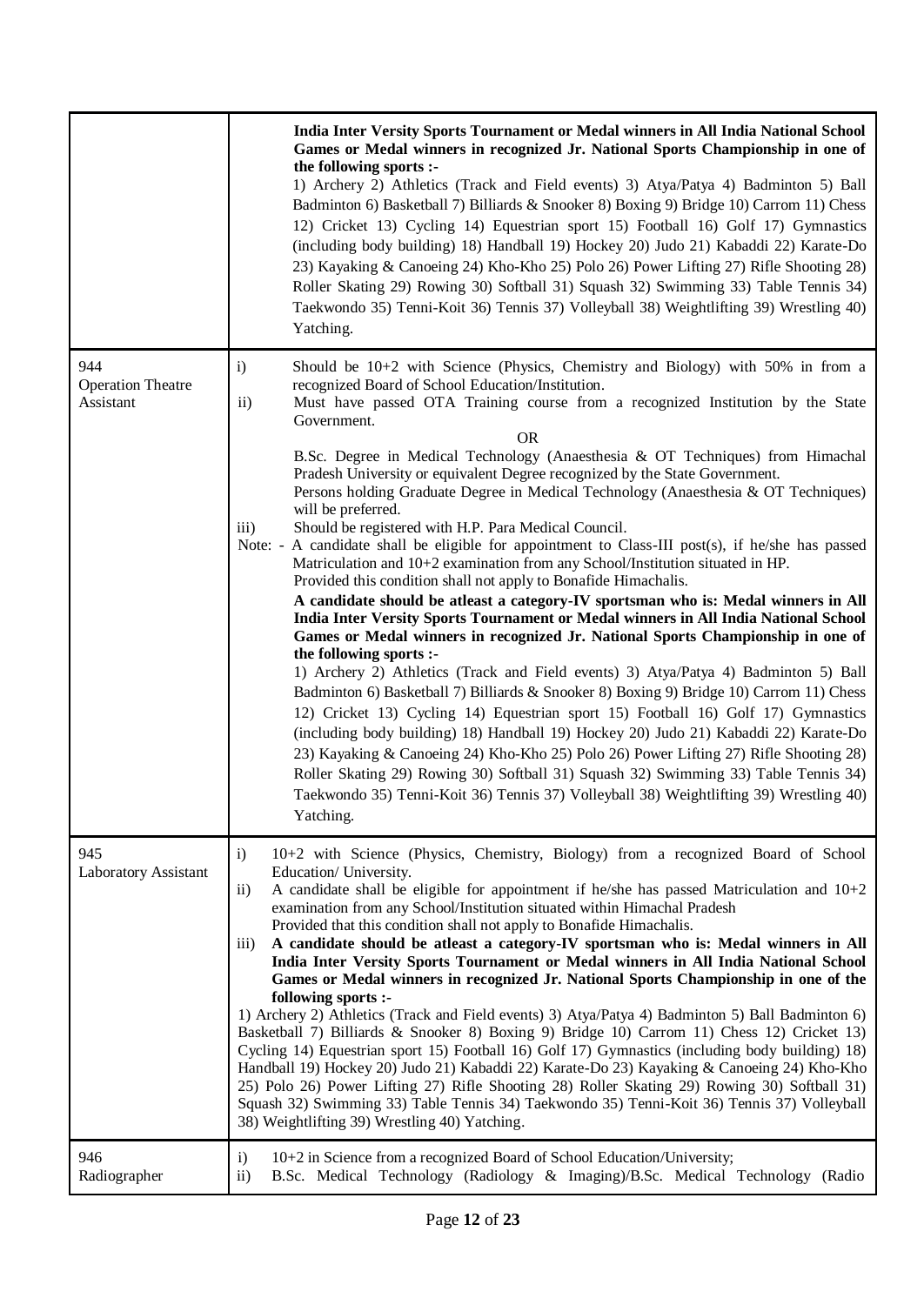|                                          | Diagnosis & Radiotherapy)/B.Sc. Medical Technology (X-Ray/Radiodiagnosis)/B.Sc.<br>Radiation Technology/ B.Sc. Medical imaging Technology/B.Sc. Medical Technology (Radio<br>diagnosis & Imaging)/B.Sc. Medical Technology (Radiography & Imaging)/B.Sc. in Allied<br>Health Science/Medical Imaging Technology/B.Sc. in Medical Radio & Imaging Technology/<br>Bachelor of Radiation & Imaging Technology/Bachelor of Radiation Technology (Lateral<br>Entry) from recognized University.<br>Must be registered with the Himachal Pradesh Para Medical Council, Shimla.<br>$\overline{111}$<br>Note:- A candidate shall be eligible for appointment of this post, if, he/she has passed<br>Matriculation and 10+2 from any School/Institution situated within Himachal Pradesh.<br>Provided this condition shall not apply to Bonafide Himachalis.<br>A candidate should be atleast a category-IV sportsman who is: Medal winners in All<br>India Inter Versity Sports Tournament or Medal winners in All India National School<br>Games or Medal winners in recognized Jr. National Sports Championship in one of the<br>following sports :-<br>1) Archery 2) Athletics (Track and Field events) 3) Atya/Patya 4) Badminton 5) Ball<br>Badminton 6) Basketball 7) Billiards & Snooker 8) Boxing 9) Bridge 10) Carrom 11) Chess<br>12) Cricket 13) Cycling 14) Equestrian sport 15) Football 16) Golf 17) Gymnastics (including<br>body building) 18) Handball 19) Hockey 20) Judo 21) Kabaddi 22) Karate-Do 23) Kayaking &<br>Canoeing 24) Kho-Kho 25) Polo 26) Power Lifting 27) Rifle Shooting 28) Roller Skating 29)<br>Rowing 30) Softball 31) Squash 32) Swimming 33) Table Tennis 34) Taekwondo 35) Tenni-<br>Koit 36) Tennis 37) Volleyball 38) Weightlifting 39) Wrestling 40) Yatching. |
|------------------------------------------|----------------------------------------------------------------------------------------------------------------------------------------------------------------------------------------------------------------------------------------------------------------------------------------------------------------------------------------------------------------------------------------------------------------------------------------------------------------------------------------------------------------------------------------------------------------------------------------------------------------------------------------------------------------------------------------------------------------------------------------------------------------------------------------------------------------------------------------------------------------------------------------------------------------------------------------------------------------------------------------------------------------------------------------------------------------------------------------------------------------------------------------------------------------------------------------------------------------------------------------------------------------------------------------------------------------------------------------------------------------------------------------------------------------------------------------------------------------------------------------------------------------------------------------------------------------------------------------------------------------------------------------------------------------------------------------------------------------------------------------------------------------------------------------------------|
| 947<br><b>Statistical Assistant</b>      | B.Com or B.Sc./BA with Economics/Mathematics/Statistics as one of the subjects or its<br>equivalent from recognized University.<br>Note: - A candidate shall be eligible for appointment to Class-III post(s), if he/she has passed<br>Matriculation and 10+2 examination from any School/Institution situated in HP.<br>Provided this condition shall not apply to Bonafide Himachalis.                                                                                                                                                                                                                                                                                                                                                                                                                                                                                                                                                                                                                                                                                                                                                                                                                                                                                                                                                                                                                                                                                                                                                                                                                                                                                                                                                                                                           |
| 948<br>Junior Technician<br>(Electrical) | i)<br>Should have passed Matric examination or its equivalent from a recognized Board/University.<br>$\mathbf{ii}$<br>Certificate Course of 02 years duration in Electrician or Wireman trade or its equivalent from a<br>recognized ITI or from an Institution duly recognized by the HP/Central Government.<br>At least 01 year practical experience in electrical/wiring work under registered electrical<br>iii)<br>government contractor.<br>Note :- A candidate shall be eligible for appointment to Class-III post(s), if he/she has passed<br>Matriculation and 10+2 examination from any School/ Institution situated in HP.<br>Provided this condition shall not apply to Bonafide Himachalis.                                                                                                                                                                                                                                                                                                                                                                                                                                                                                                                                                                                                                                                                                                                                                                                                                                                                                                                                                                                                                                                                                           |
| 949<br>Accountant                        | Having minimum qualification of B.Com/C.A. inter or MBA (Finance).<br>Note :- A candidate shall be eligible for appointment to Class-III post(s), if he/she has passed<br>Matriculation and 10+2 examination from any School/ Institution situated in HP.<br>Provided this condition shall not apply to Bonafide Himachalis.                                                                                                                                                                                                                                                                                                                                                                                                                                                                                                                                                                                                                                                                                                                                                                                                                                                                                                                                                                                                                                                                                                                                                                                                                                                                                                                                                                                                                                                                       |
| 950<br>Librarian                         | B.A. second class (50%) with second class (50%) B.lib/diploma in library science from a<br>recognized University or its equivalent.<br>Note :- A candidate shall be eligible for appointment to Class-III post(s), if he/she has passed<br>Matriculation and 10+2 examination from any School/ Institution situated in HP.<br>Provided this condition shall not apply to Bonafide Himachalis.                                                                                                                                                                                                                                                                                                                                                                                                                                                                                                                                                                                                                                                                                                                                                                                                                                                                                                                                                                                                                                                                                                                                                                                                                                                                                                                                                                                                      |
| 951<br>Accountant                        | B.Com. Degree from a recognized or any institute duly recognized by State/Centre<br>$\mathbf{i}$<br>Government.                                                                                                                                                                                                                                                                                                                                                                                                                                                                                                                                                                                                                                                                                                                                                                                                                                                                                                                                                                                                                                                                                                                                                                                                                                                                                                                                                                                                                                                                                                                                                                                                                                                                                    |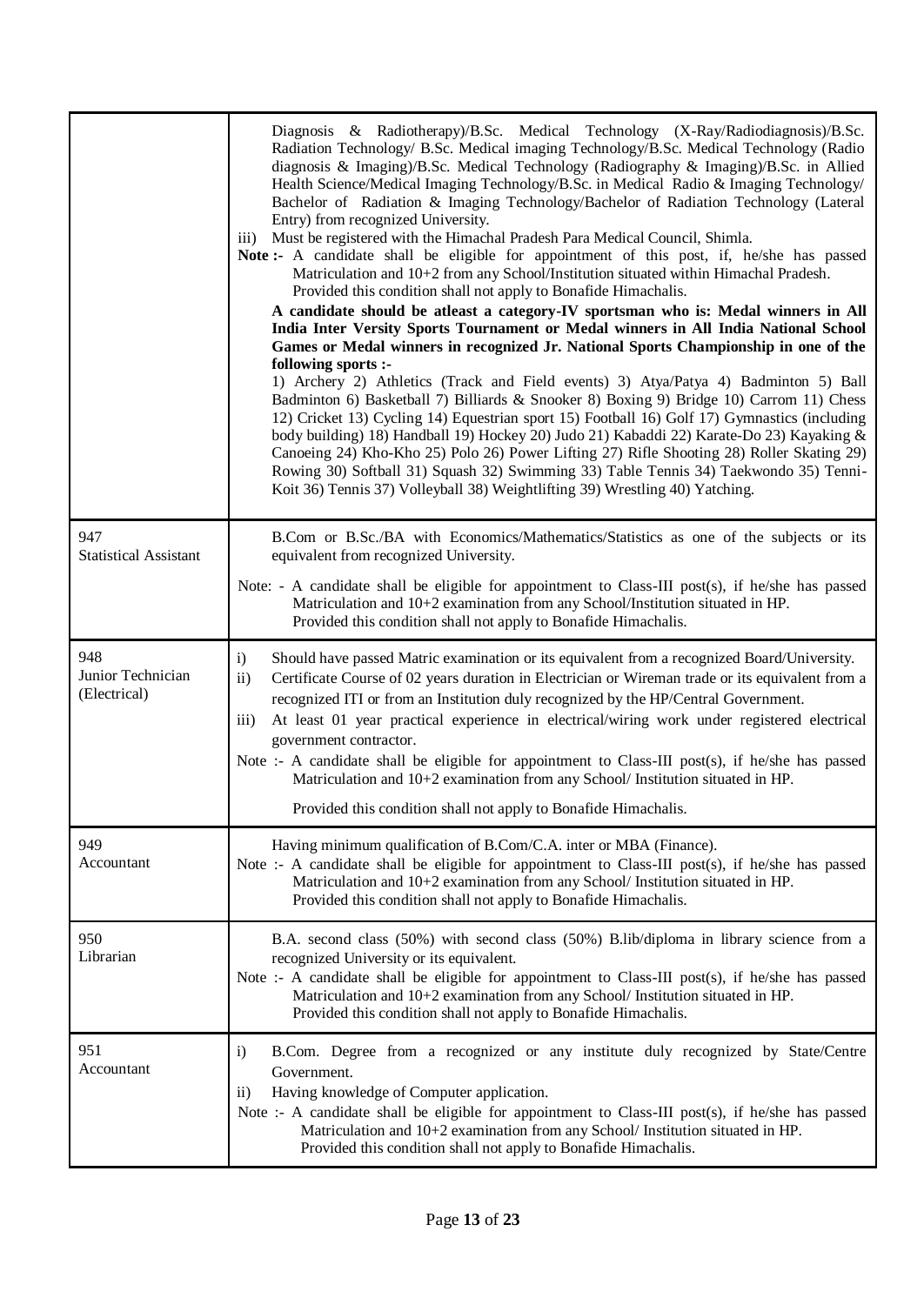| 952<br>Junior Accountant                | i)<br>Bachelor Degree in Commerce from a recognized University/Institution.<br>$\mathbf{ii}$<br>Should have basic knowledge of Computer operation with at least one year Computer Training<br>Certificate from a recognized/reputed institution.<br>Should have accounting knowledge for working on Tally Software.<br>$\overline{iii}$<br>Note :- A candidate shall be eligible for appointment to Class-III post(s), if he/she has passed<br>Matriculation and 10+2 examination from any School/ Institution situated in HP.<br>Provided this condition shall not apply to Bonafide Himachalis.                                                                                                                                                                                              |  |  |  |
|-----------------------------------------|------------------------------------------------------------------------------------------------------------------------------------------------------------------------------------------------------------------------------------------------------------------------------------------------------------------------------------------------------------------------------------------------------------------------------------------------------------------------------------------------------------------------------------------------------------------------------------------------------------------------------------------------------------------------------------------------------------------------------------------------------------------------------------------------|--|--|--|
| 953<br>Mining Inspector                 | B.Sc. Degree in Science with Geology from a recognized University.<br>Note :- A candidate shall be eligible for appointment to Class-III post(s), if he/she has passed<br>Matriculation and 10+2 examination from any School/Institution situated in HP.<br>Provided this condition shall not apply to Bonafide Himachalis.                                                                                                                                                                                                                                                                                                                                                                                                                                                                    |  |  |  |
| 954<br>Pharmacist<br>(Allopathy)        | $\mathbf{i}$<br>10 plus 2 in Science from a recognized Board of School Education.<br>Degree or Diploma in Pharmacy from a recognized University or an Institution duly recognized<br>$\rm ii)$<br>by the Central/State Government.<br>iii) Must be registered with the Pharmacy Council of the concerned State/Central Government.<br>Not-withstanding the provision contained in sub-rule a (i) supra the candidates who have<br>done diploma in Pharmacy prior to 12.9.2001 and are matriculates shall not be rendered<br>ineligible.<br>Note:- A candidate shall be eligible for appointment of this post, if, he/she has passed<br>Matriculation and 10+2 from any School/Institution situated within Himachal Pradesh.<br>Provided this condition shall not apply to Bonafide Himachalis. |  |  |  |
| 955<br><b>Boiler Operator</b>           | Minimum Matriculate with second class Boiler Attendant certificate of competency awarded by<br>the competent authority anywhere in India. Minimum 3 years experience in operating the<br>Furnace Oil/Fired wood Boiler, in a industry/factory.<br>Note:- A candidate shall be eligible for appointment of this post, if, he/she has passed<br>Matriculation and 10+2 from any School/Institution situated within Himachal Pradesh.<br>Provided this condition shall not apply to Bonafide Himachalis.                                                                                                                                                                                                                                                                                          |  |  |  |
| 956<br><b>Medical Social</b><br>Worker  | Post Graduate in Social Science or Sociology from a University recognized by the Central or HP<br>Government.<br>Note:- A candidate shall be eligible for appointment of this post, if, he/she has passed<br>Matriculation and 10+2 from any School/Institution situated within Himachal Pradesh.<br>Provided this condition shall not apply to Bonafide Himachalis.                                                                                                                                                                                                                                                                                                                                                                                                                           |  |  |  |
| 3.<br><b>Desirable Qualifications:-</b> |                                                                                                                                                                                                                                                                                                                                                                                                                                                                                                                                                                                                                                                                                                                                                                                                |  |  |  |
| $\mathbf{D}_{\alpha}$ code              | Knowledge of customs manners and dialects of Himachal Pradesh and suitability for                                                                                                                                                                                                                                                                                                                                                                                                                                                                                                                                                                                                                                                                                                              |  |  |  |

| Post code<br>926 to 931, 933 to<br>939, 941 to 946, 948<br>to 950, 952, 954 | Knowledge of customs, manners and dialects of Himachal Pradesh and suitability for<br>appointment in the peculiar conditions prevailing in the Pradesh.                                                                                                                                            |
|-----------------------------------------------------------------------------|----------------------------------------------------------------------------------------------------------------------------------------------------------------------------------------------------------------------------------------------------------------------------------------------------|
| Post code 932                                                               | Knowledge of customs, manners and dialects of Himachal Pradesh and Suitability for<br>1.<br>appointment in the peculiar conditions prevailing in the Pradesh.<br>Training and proficiency in use of accounting softwares like Talley/SAP/ERP.<br>ii.                                               |
| Post code 940                                                               | Knowledge of customs, manner and dialects of Himachal Pradesh and suitability for<br>1.<br>appointment in the peculiar conditions prevailing in the Pradesh.<br>Two years practical experience in the line from Government/Semi Government Organization or<br>11.<br>registered Mining Contractor. |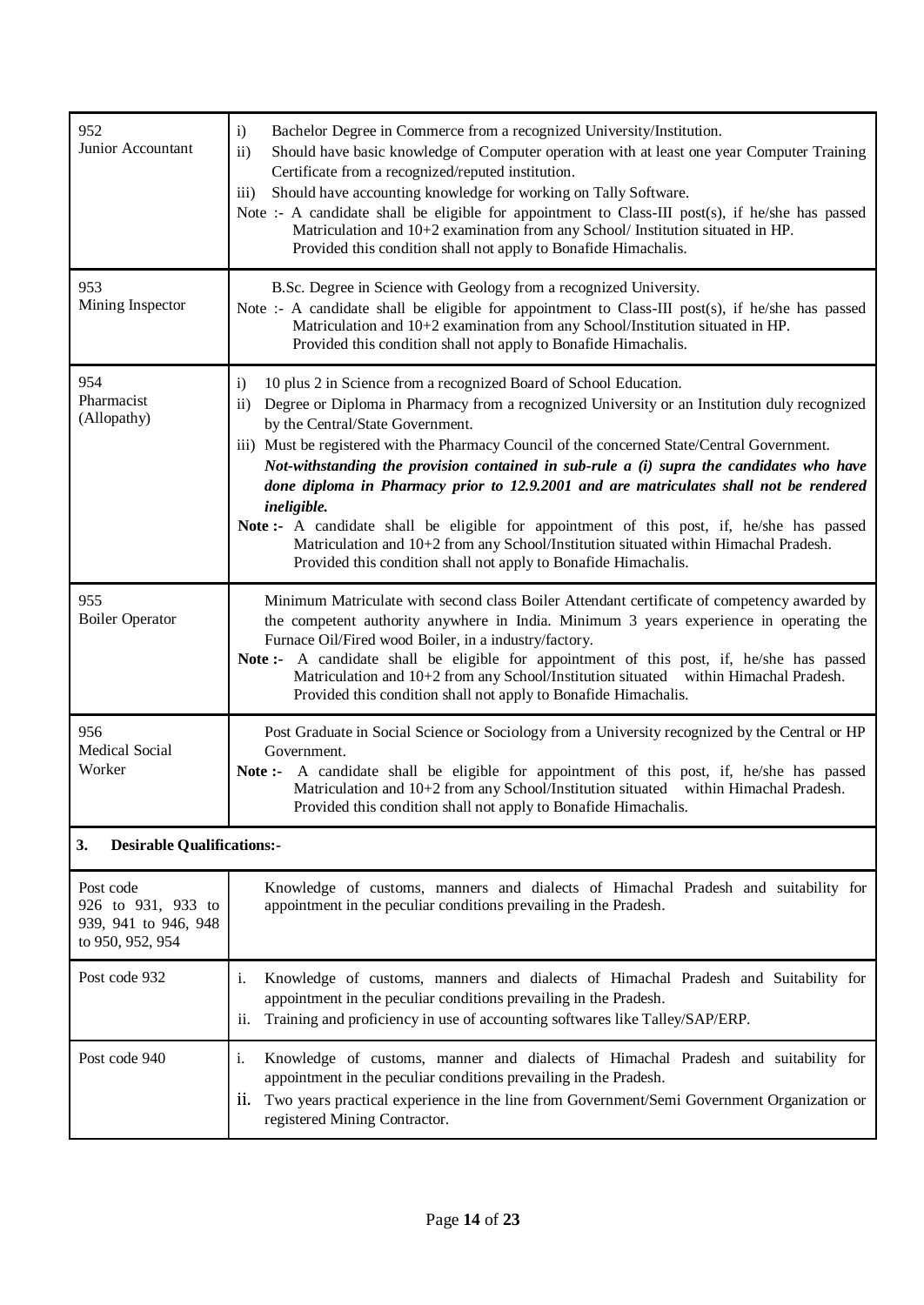| Post code 947                                                                                                                                                                                                                                                                                                          | i.<br>At least 3 years experience in the field of collection compilation of statistical data.<br>Higher qualifications in any of the above subjects.<br>ii.<br>iii. Knowledge of customs, manners and dialects of Himachal Pradesh and suitability for<br>appointment in the peculiar conditions prevailing in the Pradesh.                                                                                                                                                                                                                                                                                                                                                                                                                                        |  |  |  |
|------------------------------------------------------------------------------------------------------------------------------------------------------------------------------------------------------------------------------------------------------------------------------------------------------------------------|--------------------------------------------------------------------------------------------------------------------------------------------------------------------------------------------------------------------------------------------------------------------------------------------------------------------------------------------------------------------------------------------------------------------------------------------------------------------------------------------------------------------------------------------------------------------------------------------------------------------------------------------------------------------------------------------------------------------------------------------------------------------|--|--|--|
| Post code 951                                                                                                                                                                                                                                                                                                          | M.Com. Degree from recognized university or any institute duly recognized by State/Centre<br>i.<br>Government.<br>ii.<br>Knowledge of customs, manner and dialects of Himachal Pradesh and suitability for<br>appointment in the peculiar conditions prevailing in the Pradesh.                                                                                                                                                                                                                                                                                                                                                                                                                                                                                    |  |  |  |
| Post code 953                                                                                                                                                                                                                                                                                                          | Two years experience in the line.<br>Knowledge of customs, manners and dialects of Himachal Pradesh and suitability for<br>appointment in the peculiar conditions prevailing in the Pradesh.                                                                                                                                                                                                                                                                                                                                                                                                                                                                                                                                                                       |  |  |  |
| Post code 955                                                                                                                                                                                                                                                                                                          | Experience in Chemical Industry, dealing with corrosive and highly inflammable products.<br>$\mathbf{i}$<br>Knowledge of customs, manner and dialects of Himachal Pradesh and suitability for<br>$\rm ii)$<br>appointment in the peculiar conditions prevailing in the Pradesh.                                                                                                                                                                                                                                                                                                                                                                                                                                                                                    |  |  |  |
| Post Code 956                                                                                                                                                                                                                                                                                                          | $\mathbf{i}$<br>Experience in Health Education Extension Education, Family Planning, Social Work in any<br>recognized Institution.<br>Knowledge of customs, manner and dialects of Himachal Pradesh and suitability for<br>$\ddot{1}$<br>appointment in the peculiar conditions prevailing in the Pradesh.                                                                                                                                                                                                                                                                                                                                                                                                                                                         |  |  |  |
| 4.                                                                                                                                                                                                                                                                                                                     | Mode of Selection -Part-I (Written test of 85 marks)                                                                                                                                                                                                                                                                                                                                                                                                                                                                                                                                                                                                                                                                                                               |  |  |  |
| The Written Objective type Screening test of two hours duration will consist of 170 Multiple Choice Questions (MCQ)<br>of 85 marks. Each question will be of $\frac{1}{2}$ marks. The skill tests wherever applicable will be of qualifying nature for those<br>who qualify the Written Objective type Screening Test. |                                                                                                                                                                                                                                                                                                                                                                                                                                                                                                                                                                                                                                                                                                                                                                    |  |  |  |
|                                                                                                                                                                                                                                                                                                                        |                                                                                                                                                                                                                                                                                                                                                                                                                                                                                                                                                                                                                                                                                                                                                                    |  |  |  |
| 926, 927, 929, 930,<br>932 to 936, 940, 947<br>to 956                                                                                                                                                                                                                                                                  | Objective type screening test consisting of 170 Multiple Choice Questions from:-<br>Subject(s)/field(s) concerned prescribed as essential qualification(s) in the R&P Rules and as<br>$\mathbf{i}$<br>notified in the advertisement.                                                                                                                                                                                                                                                                                                                                                                                                                                                                                                                               |  |  |  |
|                                                                                                                                                                                                                                                                                                                        | $=120$ questions<br>General Knowledge including General Knowledge of Himachal Pradesh, Current Affairs,<br>$\mathbf{ii}$<br>Everyday Science, Logic, Social Science, General English & General Hindi of Matric standard.<br>$= 50$ questions                                                                                                                                                                                                                                                                                                                                                                                                                                                                                                                       |  |  |  |
| 928                                                                                                                                                                                                                                                                                                                    | i)<br>Objective type screening test consisting of 170 Multiple Choice Questions from General<br>English of 10+2 standard and Hindi of Matric standard, General Knowledge including General<br>Knowledge of Himachal Pradesh, Everyday Science, Word Processing, Social Science, Current<br>affairs & Logic.<br>Skill test in Shorthand in either of the language i.e. in Hindi or English and typewriting in both<br>$\mathbf{ii}$<br>the languages at the initial recruitment with the following minimum speeds for those who<br>qualify objective type of screening test.<br><b>Speed in Shorthand</b><br><b>Speed in typewriting</b><br>English 60 WPM<br>English 25 WPM<br>Hindi<br><b>25 WPM</b><br>Hindi 60 WPM<br>Skill tests will be of qualifying nature. |  |  |  |
| 931                                                                                                                                                                                                                                                                                                                    | Objective type screening test consisting of 170 Multiple Choice Questions from General English of $10+2$<br>$\mathbf{i}$<br>standard and Hindi of Matric standard, General Knowledge including General Knowledge of Himachal<br>Pradesh, Everyday Science, Word Processing, Social Science, Current affairs & Logic.<br>Skill test in Shorthand in either of the language i.e. in Hindi or English and typewriting in both the<br>$\rm ii)$<br>languages at the time of initial recruitment with the following minimum qualifying speeds for those who<br>qualify objective type of screening test:-<br><b>Speed in typewriting</b><br><b>Speed in Shorthand</b><br>English 80 WPM<br>English 40 WPM                                                               |  |  |  |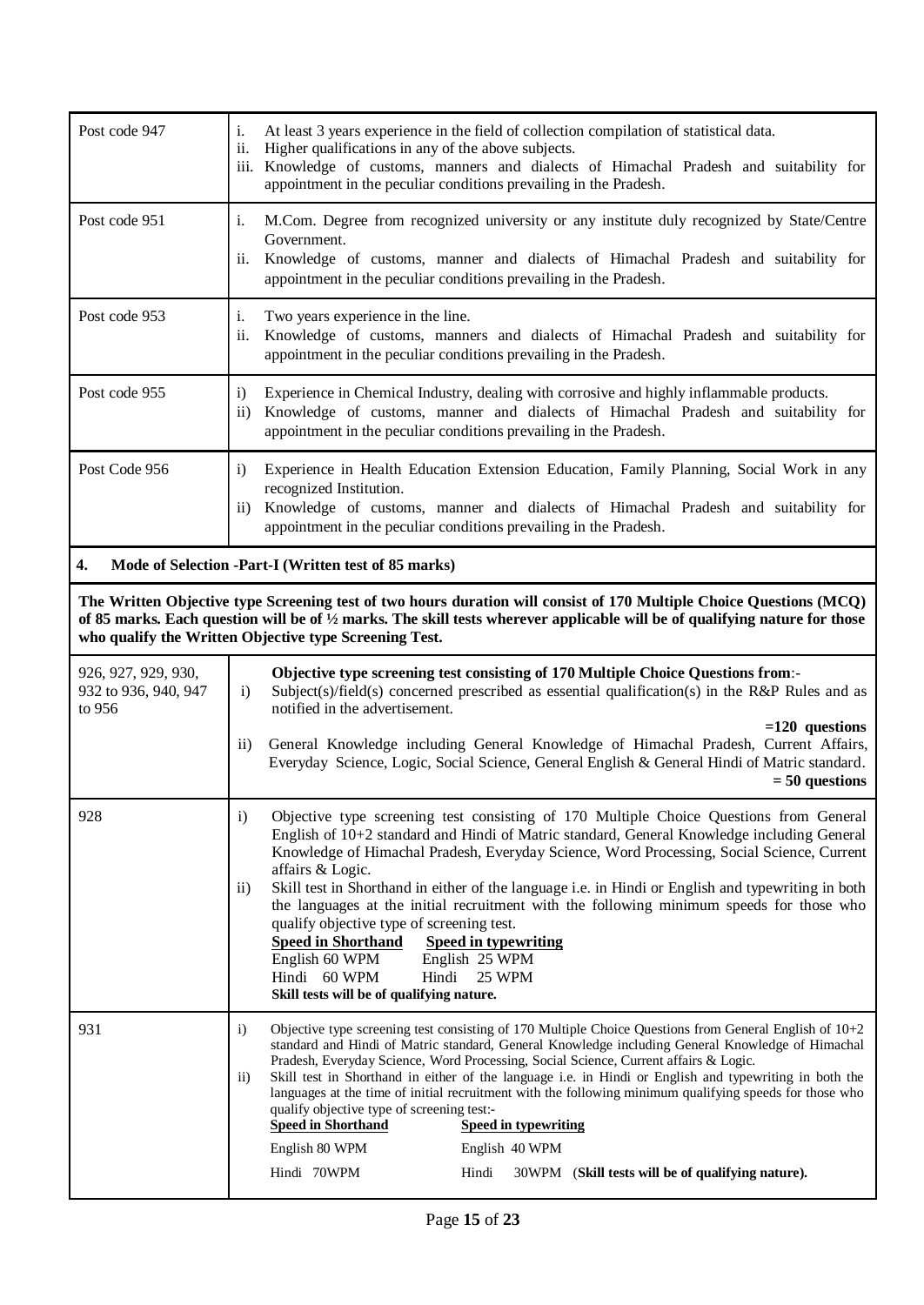| 937, 938   |                  | Objective type screening test consisting of 170 Multiple Choice Questions from Subject(s)/field(s)<br>concerned, General Knowledge including General Knowledge of Himachal Pradesh, Current<br>Affairs, Everyday Science, Logic, Social Science, General English & General Hindi of Matric<br>standard.                                                                                                                                                                                                                                                                                                                                                                                                                                                                                                                                                                                                                                                                                                                                                                                                                                         |
|------------|------------------|-------------------------------------------------------------------------------------------------------------------------------------------------------------------------------------------------------------------------------------------------------------------------------------------------------------------------------------------------------------------------------------------------------------------------------------------------------------------------------------------------------------------------------------------------------------------------------------------------------------------------------------------------------------------------------------------------------------------------------------------------------------------------------------------------------------------------------------------------------------------------------------------------------------------------------------------------------------------------------------------------------------------------------------------------------------------------------------------------------------------------------------------------|
| 939        | $\mathbf{i}$     | Objective type screening test consisting of 170 Multiple Choice Questions from :-<br>Syllabus relating to Computer Science/Computer Application/Information Technology (IT)/<br>Information Technology Enabled Sectors (ITES)/Information Practices (IP) prescribed as<br>essential qualification(s) in the R&P Rules and as notified in the advertisement.                                                                                                                                                                                                                                                                                                                                                                                                                                                                                                                                                                                                                                                                                                                                                                                     |
|            | $\rm ii)$        | $=120$ questions<br>General Knowledge including General Knowledge of Himachal Pradesh, Current Affairs,<br>Everyday Science, Logic, Social Science, General English & General Hindi of Matric standard                                                                                                                                                                                                                                                                                                                                                                                                                                                                                                                                                                                                                                                                                                                                                                                                                                                                                                                                          |
|            | $\overline{iii}$ | $= 50$ questions<br>Skill test on computer with minimum typing speed of 30 words per minute in English or 25<br>words per minute in Hindi for those who qualify objective type of screening test.<br>Skill test will be of qualifying nature.                                                                                                                                                                                                                                                                                                                                                                                                                                                                                                                                                                                                                                                                                                                                                                                                                                                                                                   |
| 941        | $\mathbf{i}$     | Objective type screening test consisting of 170 Multiple Choice Questions from:-<br>Subject(s)/field(s) concerned prescribed as essential qualification(s) in the R&P Rules and as<br>notified in the advertisement.                                                                                                                                                                                                                                                                                                                                                                                                                                                                                                                                                                                                                                                                                                                                                                                                                                                                                                                            |
|            | $\rm ii)$        | $=120$ questions<br>General Knowledge including General Knowledge of Himachal Pradesh, Current Affairs,<br>Everyday Science, Logic, Social Science, General English & General Hindi of Matric standard<br>$= 50$ questions                                                                                                                                                                                                                                                                                                                                                                                                                                                                                                                                                                                                                                                                                                                                                                                                                                                                                                                      |
|            |                  | Criteria for selection of Outstanding Sportspersons who will be eligible for employment in<br><b>Government Departments/Boards/Corporation and Universities will be as under:-</b><br>A candidate should be atleast a category-IV sportsman who is (I) Medal winners in All<br>India Inter Versity Sports Tournament or (II) Medal winners in All India National<br>School Games or (III) Medal winners in recognized Jr. National Sports Championship in<br>one of the following sports :-<br>1) Kabaddi 2) Volleyball.                                                                                                                                                                                                                                                                                                                                                                                                                                                                                                                                                                                                                        |
| 942 to 946 | $\mathbf{i}$     | <b>Objective type screening test consisting of 170 Multiple Choice Questions from:-</b><br>Subject(s)/field(s) concerned prescribed as essential qualification(s) in the R&P Rules and as<br>notified in the advertisement.                                                                                                                                                                                                                                                                                                                                                                                                                                                                                                                                                                                                                                                                                                                                                                                                                                                                                                                     |
|            | $\mathbf{ii}$    | $=120$ questions<br>General Knowledge including General Knowledge of Himachal Pradesh, Current Affairs,<br>Everyday Science, Logic, Social Science, General English & General Hindi of Matric standard<br>$= 50$ questions                                                                                                                                                                                                                                                                                                                                                                                                                                                                                                                                                                                                                                                                                                                                                                                                                                                                                                                      |
|            |                  | Criteria for selection of Outstanding Sportspersons who will be eligible for employment in<br><b>Government Departments/Boards/Corporation and Universities will be as under:-</b><br>A candidate should be atleast a category-IV sportsman who is (I) Medal winners in All<br>India Inter Versity Sports Tournament or (II) Medal winners in All India National<br>School Games or (III) Medal winners in recognized Jr. National Sports Championship in<br>one of the following sports :-<br>1) Archery 2) Athletics (Track and Field events) 3) Atya/Patya 4) Badminton 5) Ball<br>Badminton 6) Basketball 7) Billiards & Snooker 8) Boxing 9) Bridge 10) Carrom 11) Chess<br>12) Cricket 13) Cycling 14) Equestrian sport 15) Football 16) Golf 17) Gymnastics (including<br>body building) 18) Handball 19) Hockey 20) Judo 21) Kabaddi 22) Karate-Do 23) Kayaking &<br>Canoeing 24) Kho-Kho 25) Polo 26) Power Lifting 27) Rifle Shooting 28) Roller Skating 29)<br>Rowing 30) Softball 31) Squash 32) Swimming 33) Table Tennis 34) Taekwondo 35) Tenni-<br>Koit 36) Tennis 37) Volleyball 38) Weightlifting 39) Wrestling 40) Yatching. |
|            |                  | Part-II (Evaluation of 15 Marks)<br>Evaluation of 15 marks in respect of shortlisted candidates after qualifying written objective screening test/subjective<br>tests and skill tests/physical/practical tests, if any, will be carried out as per the following criteria:-                                                                                                                                                                                                                                                                                                                                                                                                                                                                                                                                                                                                                                                                                                                                                                                                                                                                     |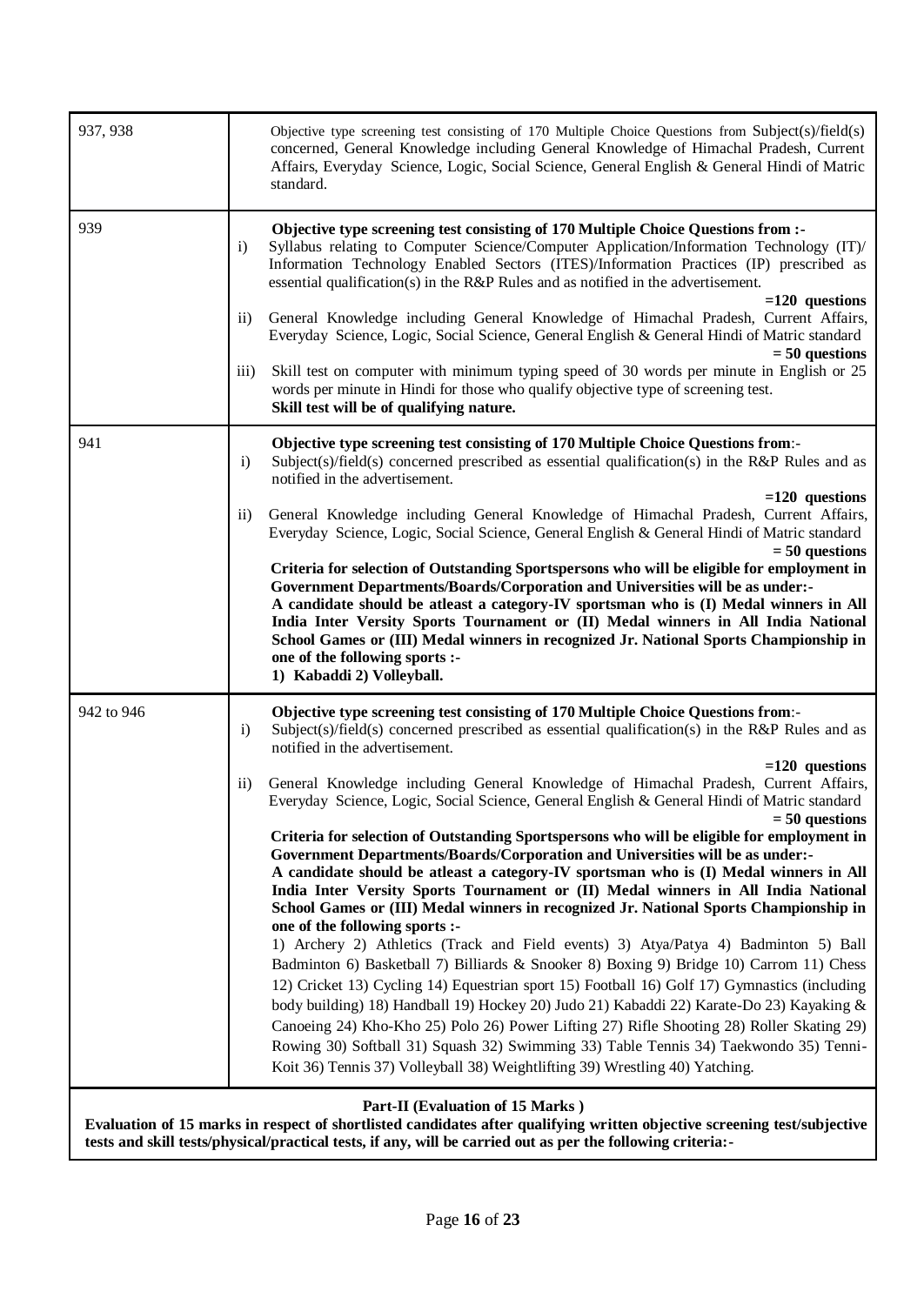| Sr.<br>No. | Detail of Criteria of 15 marks                                                                                                                                                                                                                                                                                                                                                                                                                                                                                                                                          | <b>Marks</b>               | Competent authority to issue the<br>certificates                                                                                                                                                                                                                                                                                                                                  |
|------------|-------------------------------------------------------------------------------------------------------------------------------------------------------------------------------------------------------------------------------------------------------------------------------------------------------------------------------------------------------------------------------------------------------------------------------------------------------------------------------------------------------------------------------------------------------------------------|----------------------------|-----------------------------------------------------------------------------------------------------------------------------------------------------------------------------------------------------------------------------------------------------------------------------------------------------------------------------------------------------------------------------------|
| 1.         | Weightage for the minimum educational qualification,<br>professional educational qualification for technical posts as per<br>the Recruitment & Promotion Rules. (Percentage of marks<br>obtained in the educational qualification would be multiplied by<br>0.025, For example, an individual has secured 50% marks in the<br>required educational qualifications, he/she will be allowed 1.25<br>marks $(50 \times 0.025=1.25)$ ) In case of aspirants possessing multiple<br>basic professional qualifications, weightage may be given to<br>higher percentage/marks. | 2.5<br>(two $&$<br>a half) | Concerned University/Board                                                                                                                                                                                                                                                                                                                                                        |
| 2.         | Belonging to notified Backward Area or Panchayat, as the case<br>may be                                                                                                                                                                                                                                                                                                                                                                                                                                                                                                 | $1$ (one)                  | Concerned SDO(C)/Tehsildar/Naib<br>Tehsildar.                                                                                                                                                                                                                                                                                                                                     |
| 3.         | Land less family/family having land less than 1 Hectare to be<br>certified by the concerned Revenue Authority.                                                                                                                                                                                                                                                                                                                                                                                                                                                          | $1$ (one)                  | Concerned SDO(C)/Tehsildar/Naib<br>Tehsildar.                                                                                                                                                                                                                                                                                                                                     |
| 4.         | Non-employment Certificate to the effect that none of the family<br>members is in Government/Semi Government.                                                                                                                                                                                                                                                                                                                                                                                                                                                           | $1$ (one)                  | Tehsildars/Naib Tehsildar/Sub<br>$\mathbf{i}$<br>Divisional Officer<br>(Civil)/Additional District<br>Magistrate/Additional Deputy<br>Commissioner/Deputy<br>Commissioner<br>ii) The Commissioner/ Additional<br>Commissioner/Joint<br>Commissioner of the Municipal<br>Corporation/Executive Officer of<br>the municipal council/Secretary<br>of the Nagar Panchayat             |
| 5.         | Differently<br>abled<br>40%<br>with<br>than<br>persons<br>more<br>impairment/disability/ infirmity                                                                                                                                                                                                                                                                                                                                                                                                                                                                      | $1$ (one)                  | Health & Family Welfare authorities/<br>Medical Boards.                                                                                                                                                                                                                                                                                                                           |
| 6.         | NSS (atleast one year), certificate holders in NCC/The Bharat<br>Scout and Guide. Medal winner in National level sports<br>competitions                                                                                                                                                                                                                                                                                                                                                                                                                                 | $1$ (one)                  | Head of Concerned Institution.<br>Certificate of medal winners will be<br>issued by concerned District Youth<br>Services and Sports Officer/Head of<br>Institution.                                                                                                                                                                                                               |
| 7.         | BPL family having family annual income (from all sources)<br>below Rs. 40,000/- or as prescribed by the Govt. from time to<br>time.                                                                                                                                                                                                                                                                                                                                                                                                                                     | $2$ (two)                  | 1. Rural areas:- Concerned BDO (by<br>taking the authenticated entries in<br>the 'Parivar Register' as the basis of<br>such certificate) or concerned<br>panchayat Secretary/Sahayak and<br>countersigned by the Pradhan.<br>2. Urban areas:-<br>i) Municipal Corporation:-<br>Commissioner<br>ii) Municipal Council:- Executive<br>Officer<br>iii) Nagar Panchayats:- Secretary. |
| 8.         | Widow/divorced/destitute/single woman                                                                                                                                                                                                                                                                                                                                                                                                                                                                                                                                   | $1$ (one)                  | 1. Rural areas:- Concerned BDO by<br>taking the authenticated entries in<br>the 'Parivar Register' as the basis of                                                                                                                                                                                                                                                                |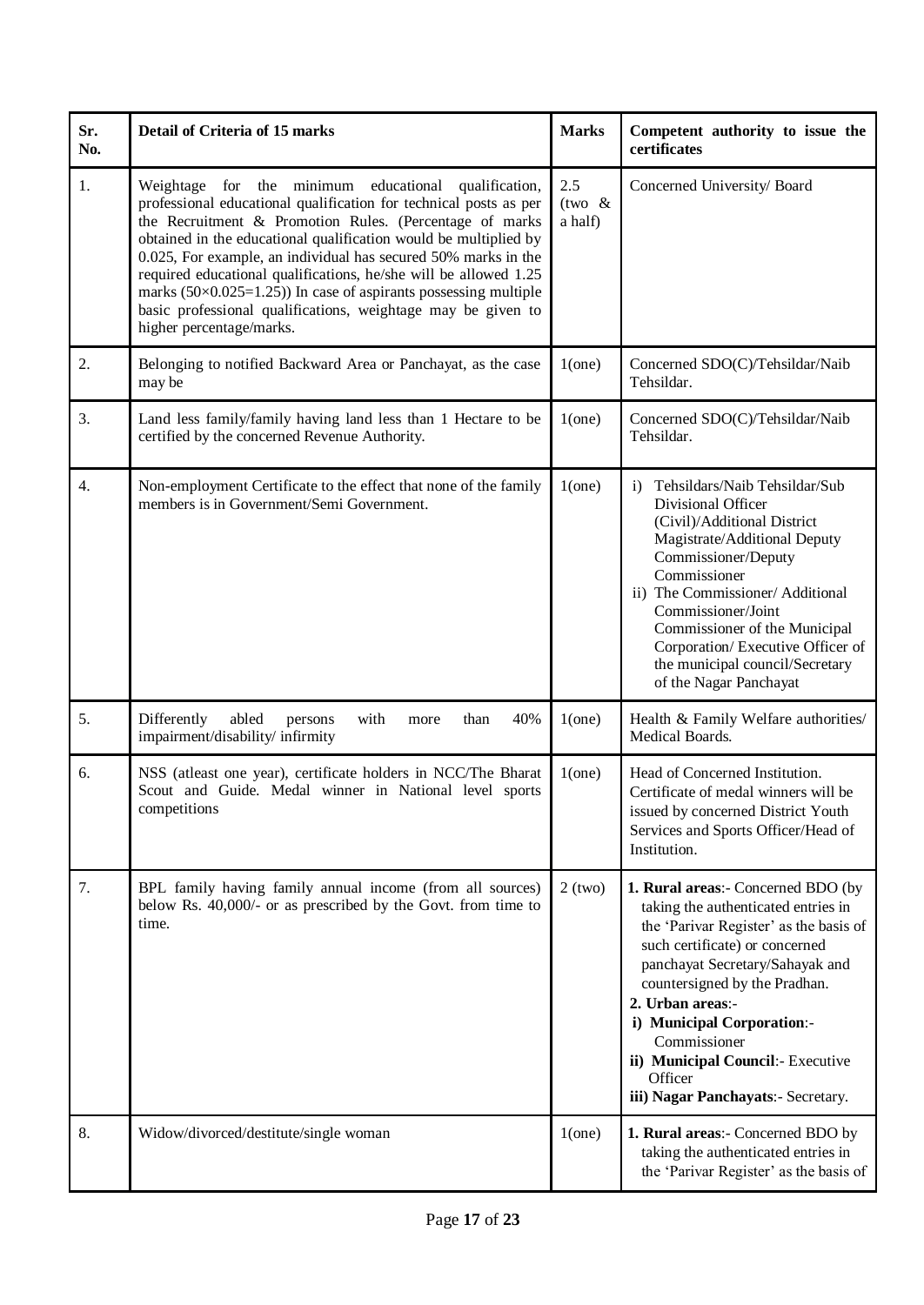|     |                                                                                                                                                        |                             | such certificate.<br>2. Urban areas:-<br>i) Municipal Corporation:-<br>Commissioner<br>ii) Municipal Council:- Executive<br>Officer<br>iii) Nagar Panchayats:- Secretary.                                                                                                                          |
|-----|--------------------------------------------------------------------------------------------------------------------------------------------------------|-----------------------------|----------------------------------------------------------------------------------------------------------------------------------------------------------------------------------------------------------------------------------------------------------------------------------------------------|
| 9.  | Single daughter/Orphan                                                                                                                                 | $1$ (one)                   | 1. Rural areas:-<br>Concerned BDO by taking the<br>authenticated entries in the 'Parivar<br>Register' as the basis of such<br>certificate.<br>2. Urban areas:-<br>i) Municipal Corporation:-<br>Commissioner<br>ii) Municipal Council:- Executive<br>Officer<br>iii) Nagar Panchayats:- Secretary. |
| 10. | Training of at least 6 months duration related to the post applied<br>for from a recognized University/Institution                                     | $1$ (one)                   | Competent authority of the concerned<br>University/Institution.                                                                                                                                                                                                                                    |
| 11. | Experience up to a maximum of 5 years in Govt./semi-Govt.<br>organization relating to the post applied for (0.5 mark only for<br>each completed year). | 2.5<br>$(tw0 \&$<br>a half) | Competent authority of the concerned<br>Govt./Semi Govt. Organization.                                                                                                                                                                                                                             |

## **NOTE:- THE DOCUMENTS RELATED TO 15 MARKS EVALUATION WILL ONLY BE ACCEPTED BY THE COMMISSION ISSUED BY COMPETENT AUTHORITIES ON THE FORMAT/SPECIMEN AND AS PER GUIDELINES HOSTED IN THE DOWNLOAD SECTION OF THE WEBSITE OF COMMISSION.**

## **5. IMPORTANT INSTRUCTIONS FOR FILLING UP ONLINE APPLICATIONS :-**

- 1. The candidates must read the instructions carefully, which are also available on the website of the HPSSC, i.e. **http://www.hpsssb.hp.gov.in** before **filling up ORA for the post(s) concerned. Incomplete ORA submitted without requisite examinations fee, scanned photograph & scanned signatures of prescribed size, will be rejected straightway.**
- 2. The candidates are advised to apply online well in time without waiting for the last date of submission of Online application, due to heavy rush on systems on last dates which may lead to non submission of forms.
- 3. The candidate should enter his/her particulars i.e. Name, Father"s Name, Mother"s Name & Date of Birth as per his/her Matric Certificate and upload scanned photograph and scanned signature. The size of scanned photograph should be less than 50 kb and size of scanned signature should be less than 30kb. Only after filling the mandatory fields the candidate can move to the next step, otherwise the application will be considered incomplete.
- 4. The candidates must ensure their eligibility in respect of category, experience, age and essential qualifications(s), etc. as mentioned against each post in the advertisement to avoid rejection at later stage.
- 5. The candidate shall be eligible for appointment, if he/she has passed Matriculation and 10+2 from any school/ institution situated within Himachal Pradesh. Provided this condition shall not apply to Bonafide Himachalis.
- 6. The benefit of reservation for various post(s) will be admissible only to the candidates, who are bonafide residents of Himachal Pradesh in respect of categories, viz., S.C., S.T., O.B.C., Ex-Servicemen, WFF and Physically Disabled (Orthopedically Disabled/ Visually Impaired/ Blind / Hearing Impaired / Deaf & Dumb)/ BPL etc.
- 7. The candidate should possess requisite essential qualification(s) prescribed for the post(s) for which he/she wants to apply as on closing date fixed for submission of Online Recruitment Applications (ORA)**.**
- 8. The candidate is allowed to submit only one application form against each post. Multiple application Forms for same post of a candidate are liable to be rejected.
- 9. The application forms through fax/post shall not be entertained and the Commission does not take responsibility to inform such candidates.
- 10. Married daughters/grand-daughters of freedom fighters and Ex-serviceman are entitled for reservation under Ward of Freedom Fighter and Ward of Ex-Serviceman category respectively subject to the final outcome of **SLP No.**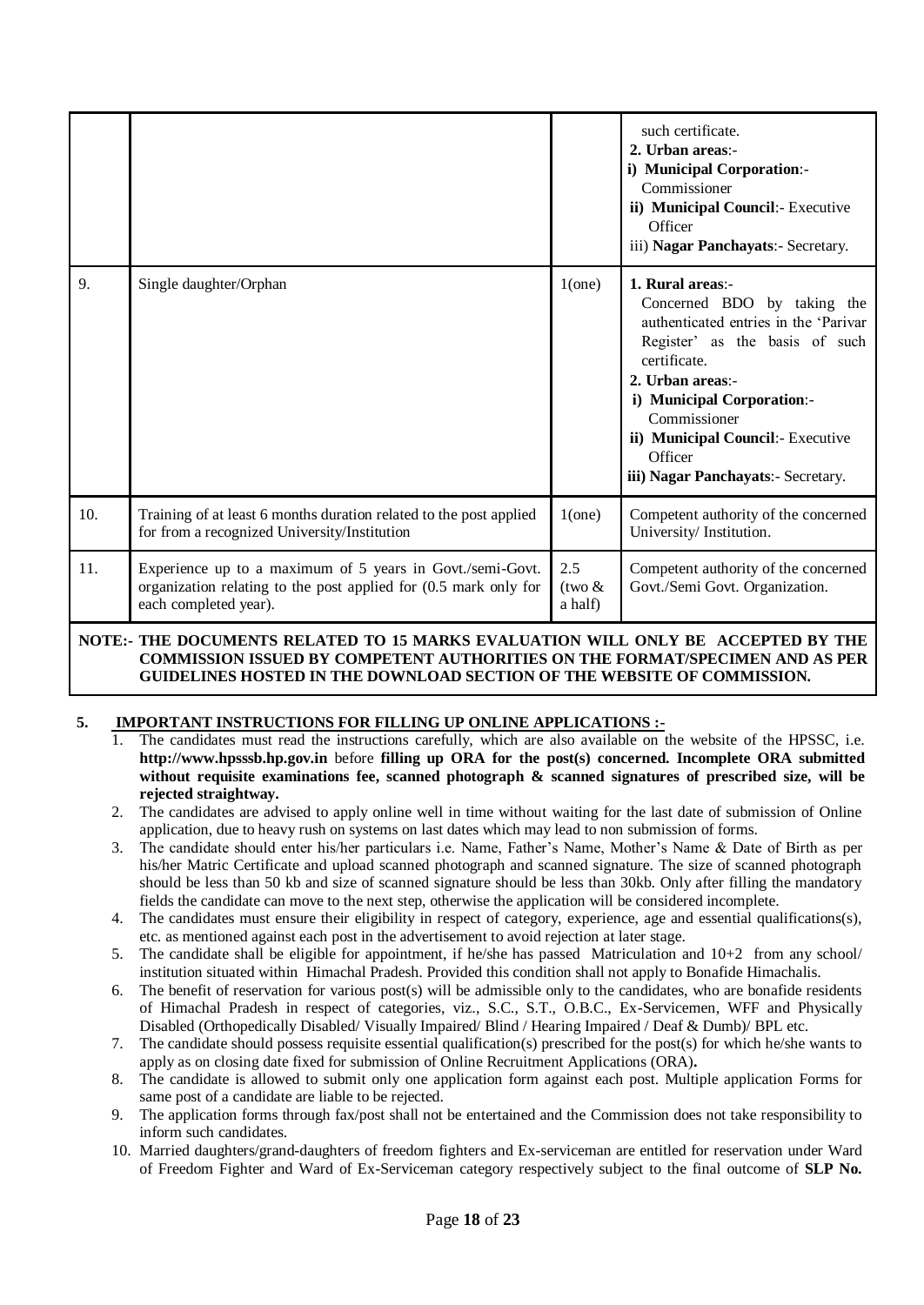### **31435 /2016 titled as State of HP & ors V/s Neelam Kumari pending before the Hon'ble Supreme Court of India.**

- 11. Eligibility for vacancies in Sub-Category of SPORTSMAN shall be as per the norms framed by department of Youth Services and Sports.
- 12. The Commission reserves the right to dispense with the written examination for any post keeping in view the number of applicants viz-a-viz vacancies & other circumstances.
- 13. **The certificate of Scheduled Caste, Scheduled Tribe, Other Backward Classes should be on parental basis, failing which candidature of such candidates will be rejected.**
- 14. The candidates belonging to OBC of HP Category must produce OBC certificate(s) on the prescribed format, which should not be more than one year old at the time of last date fixed for submission of Online Recruitment Application. The validity of the certificate is required to be seen at the time of Evaluation of 15 marks. The candidates are also required to produce the old certificate of the time of filling of the application.
- 15. The benefit of reservation under EWS can be availed upon production of an Income and Asset Certificate issued by the Competent Authority i.e. DC/ADC/ADM/ SDO (Civil) of the area where the candidate and /or his family resides; and revenue officer not below the rank of Tehsildar. The validity of IRDP/BPL certificate is of six months from the date of its issuance. The candidate is required to furnish the valid certificate including the old certificate of the time of the filling the application in support of his/her claim.
- 16. The validity of the certificate is required to be seen at the time of Evaluation of 15 marks. The candidate belonging to un-reserved BPL category are not required to submit Income & Asset Certificate. They shall be treated as eligible for EWS reservation on the basis of valid BPL Certificate issued by the competent authority and supplemented by the non-SC-/ST/OBC Certificate. If any BPL candidate applies for the post reserved for EWS category he/she shall have to submit a valid B.P.L. certificate countersigned by the Block Development Officer and also a non-SC/ST/OBC certificate issued by the competent authority. The candidate must possess these certificates on prescribed formats at the time of submission of Online Recruitment application Form or by the prescribed closing date of applications.
- 17. If in any recruitment year any vacancy earmarked for EWS cannot be filled up due to non-availability of suitable candidate belonging to EWS, such vacancies for that particular year shall not be carried forward to the next recruitment year as backlog. In other words, when an EWS candidate is not available for selection, the post will be treated automatically as de-reserved and will be filled up from a non-EWS candidate of unreserved category.
- 18. The candidates belonging to disabled categories with disability of 40% or more are allowed extra time of minimum one hour for examination of three hour duration i.e. 20 minutes per hour. In case of visually impaired candidates making request for the scribes, he/she/will have to submit a written request for the same to the Centre Superintendent immediately after receipt of his roll number.
- 19. Examination fee once paid will not be refunded and neither it be held in reserve for any other examination or selection under any circumstances.

## **6. EXAMINATION FEES:-**

## *The detail of Exam. fee for different categories is as under:-*

| Sr. No. | Category                                                                                                                                                                                                                                                                                                                                          | Exam Fees   |
|---------|---------------------------------------------------------------------------------------------------------------------------------------------------------------------------------------------------------------------------------------------------------------------------------------------------------------------------------------------------|-------------|
| 1.      | General Category/E.W.S., Ex Servicemen of HP relieved from Defence Services on<br>their own request before completion of normal tenure.                                                                                                                                                                                                           | $Rs. 360/-$ |
| 2       | General IRDP, Physically Handicapped, Ward of Freedom Fighter, Ward of Ex-<br>Servicemen of HP.                                                                                                                                                                                                                                                   | $Rs. 120/-$ |
| 3.      | S.C. of H.P./S.T. of H.P./O.B.C. of H.P./BPL of H.P./EWS (BPL) (including<br>S.C./S.T./O.B.C., Ex-Servicemen of H.P. relieved from Defence Services on their own<br>request before completion of normal tenure, SC/ST/OBC wards of Ex-SM of H.P., i.e.<br>Dependent sons, daughters and wives of Ex-SM and SC/ST/OBC Persons with<br>Disability). | $Rs. 120/-$ |
| 4.      | Female candidates, Ex-Servicemen of H.P. (Ex-Servicemen, who are relieved from<br>Defence Services after completion of normal tenure)/Blind/Visually Impaired of H.P.                                                                                                                                                                             | No Fee      |

## **7. Mode of Payment:-**

The candidate can deposit the requisite fee through **"Online Payment Gateway"** using Credit Card/Debit Card/ Net Banking. There will not be any other mode of payment of examination fee.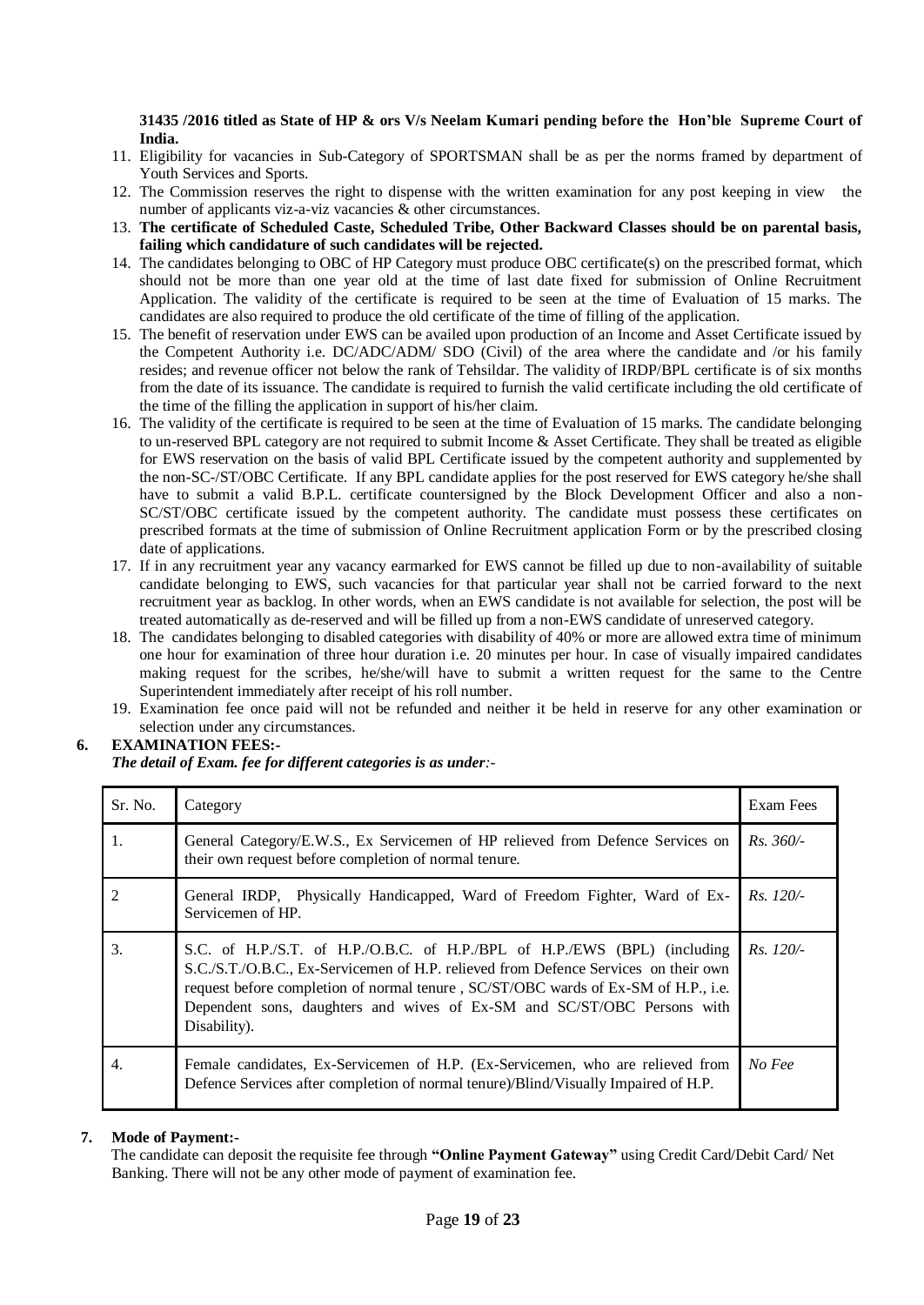## **8. FACILITATION COUNTER FOR GUIDANCE OF CANDIDATES:-**

In case of any guidance/information/clarification regarding their Online Recruitment Applications (ORA), candidature etc. candidates may contact HPSSC Reception Counter in person or on Phone No. 01972- 222204,222211, Toll Free No. 1800-180-8095 or on email ID i.e**. [sssb-hp@nic.in](mailto:sssb-hp@nic.in) on any working day between 10:00 A.M. to 05:00 P.M.**

## **9. ADMISSION/ REJECTION**:-

The information in respect of provisionally admitted candidates and rejected candidates will be uploaded on the official website of the Commission before the conduct of Screening Test/ Examination for the concerned post(s).

The candidates are required to submit their requisite documents in support of their eligibility for the concerned post(s)at the time of evaluation of 15 marks. The requisite documents submitted by the candidates, will be scrutinized and list of proposed rejected candidates will be uploaded on the website of the Commission for information of all concerned.

*Admissions and rejections will be uploaded on the official website and No separate intimation in this regard will be sent by post. 07 day's time will be given to file representation(s) against the proposed rejections, if any, from the date of uploading the list of rejected candidates on the official website of the Commission for the concerned post(s).*

*The candidates are advised to visit the Commission's official website http://www.hpsssb.hp.gov.in from time to time for updates in their own interest.*

## **10. ADMIT CARD:**

No Admit Card(s) will be sent by post and provisionally admitted candidates will have to download their respective Admit Card from the official website of the Commission i.e. **http://www.hpsssb.hp.gov.in** . The message in this regard will also be sent on their registered Mobile No. or e-mail Id (if provided during the registration). The candidates may download his/her Admit Card either by entering Application ID, Name and Date of Birth. A One Time Password (OTP) will be sent on registered mobile/ e-mail ID which will be required to be entered before downloading the Admit Card.

## **11. SUBMISSION OF CERTIFICATES/DOCUMENTS**:-

**The downloaded/printed copy of the Online Application Form alongwith necessary original certificates and self attested photocopies will have to be produced at the time of evaluation. No offline Application Form will be accepted by the office.**

## **12. CATEGORY CLAIMS:***-*

The category once claimed by the candidate(s) will not be allowed to be changed at any stage. The S.C. of Himachal Pradesh / S.T. of Himachal Pradesh / O.B.C. of Himachal Pradesh/ WFF of Himachal Pradesh / Ex-Servicemen of Himachal Pradesh and Physically Disabled of Himachal Pradesh candidates must possess such certificates(s) in support of their claims made in the Online Recruitment Application(s) (ORA) while applying for the concerned post(s). The benefit of reservation will be admissible on parental basis only. All the candidates belonging to reserved categories are also required to go through the relevant instructions of the Government of Himachal Pradesh issued from time to time in order to ensure that they are eligible under a particular category and submit the applicable certificates only on the prescribed formats at the time of evaluation.

## **13. ELIGIBILITY CONDITIONS:-**

- i. The date of determining the eligibility of all candidates in terms of Essential Qualifications, experience etc. shall be reckoned as on the closing date for submitting the Online Recruitment Applications (ORA).
- ii. The decision of the Commission regarding eligibility etc. of a candidate will be final.
- iii. Onus of proving that a candidate has acquired requisite degree/ essential qualifications by the stipulated date is on the candidate and in the absence of proof the date as mentioned on the face of certificate/ degree or the date of issue of certificate / degree shall be taken as date of acquiring essential qualification.
- iv. In respect of equivalent clause in Essential Qualifications, if a candidate is claiming a particular qualification as equivalent qualification as per the requirement of advertisement, then the candidate is required to produce order / letter in this regard, indicating the Authority (with number and date) under which it has been so treated, otherwise the ORA is liable to be rejected.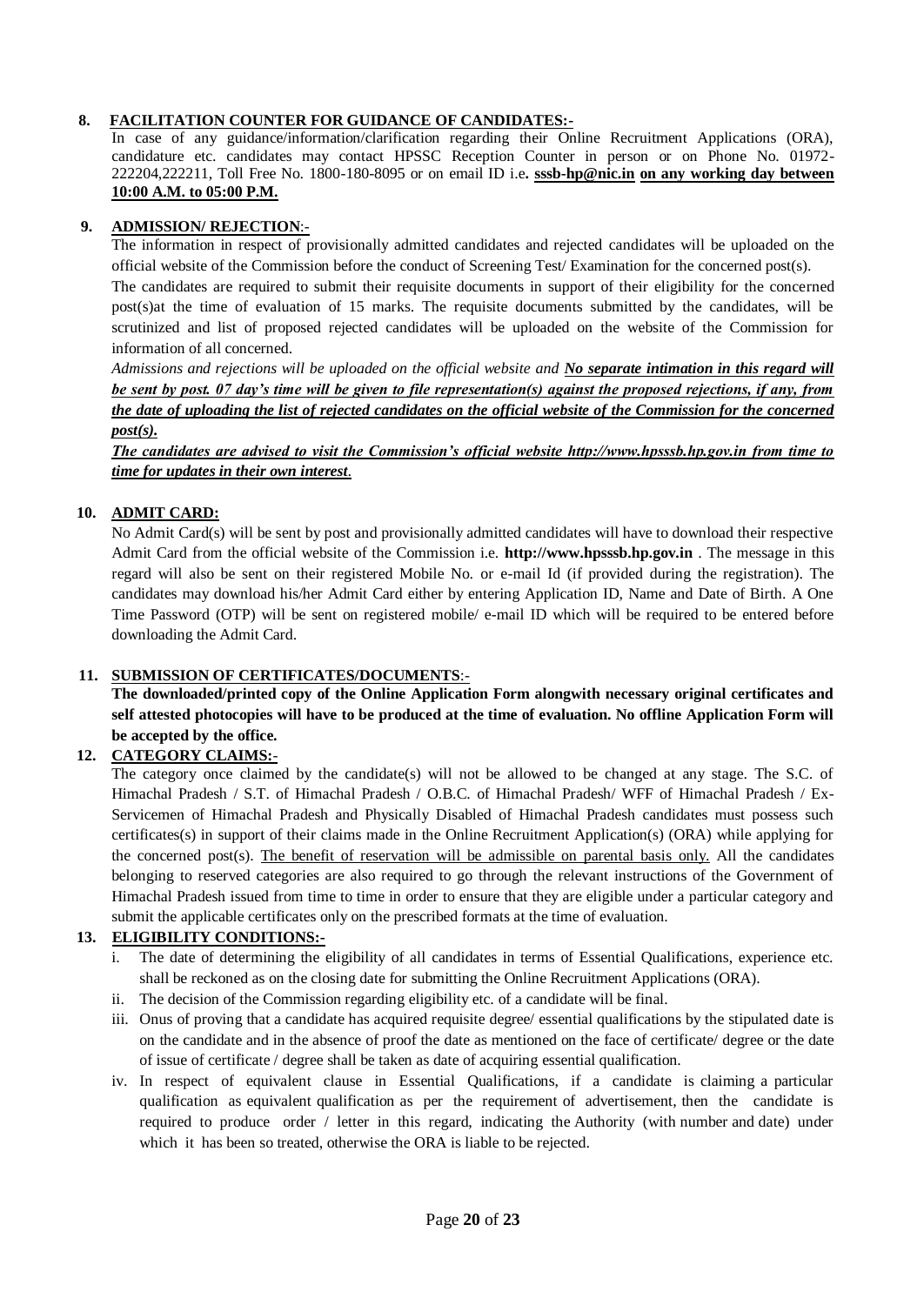# **14. SCREEENING TEST/EXAMINATION/EVALUATION ETC.**:-

- In cases where the number of eligible candidates for recruitment to the post(s) advertised by the Commission is inordinately large, the Commission may limit/ shortlist the number of eligible candidates to be called for evaluation of 15 marks by subjecting them to a Written Screening Test which may be objective type or descriptive or both. Final selection of a candidate will be made solely on the basis of the marks obtained in the Written Screening Test/ main subjective type test and his/her evaluation of 15 marks as per prescribed criteria. If the candidates score equal marks, then a candidate who is senior in age will be placed above the candidate junior in age.
- ii) Where a skill test comprising of type and shorthand test or both is an Essential Qualification, the candidates will be required to undergo these tests for the prescribed speeds. Where a Physical Test is prescribed/required, the candidate will be required to undergo the required Physical Test as per Physical Standards laid down. The Commission shall not be liable for any injury or damage sustained by the candidates while going through such tests. However the skill tests/physical tests will be of qualifying nature.
- iii) The provisional answer key of each Written Screening Test (objective type) will be uploaded on the official website after the freezing of the answer sheets of the candidates for calling objections from the candidates. Seven day"s time shall be given for inviting objections in the answer key, if any. The objections will be got vetted through an expert panel and the result will be finalized as per the revised answer key.
- iv) Any request for rechecking/re-evaluation of scripts of written tests/ Skill tests/Physical tests will not be entertained.
- v) The eligibility of candidate(s) called for the evaluation of 15 marks will be determined on the basis of original documents produced at the time of evaluation of 15 marks and the Commission will not be responsible if the candidature of any candidate is rejected at that stage or at the time of verification by the Appointing Authority. As such, admission to the Written Screening Test/Examination/ evaluation of 15 marks shall be purely provisional.
- vi) The Centers for holding the examination are liable to be changed at the discretion of the Commission. However, every effort will be made to allot the examinations centre(s) of their choice to the candidates. But, the Commission may, at its discretion, allot a different centre to a candidate if circumstances so warrant.

# **15. OTHER CONDITIONS**:-

- 1. All candidates, whether in Government Service or Government owned Industrial or Public Enterprises or other similar organizations or in private employment should submit their applications online directly to the Commission. Persons already in regular Government service, whether in a permanent or temporary capacity are required to submit a declaration that they have informed in writing to their Head of Office/ Department that they have applied for a particular post. In case, a communication is received from their employer by the Commission withholding permission to any candidate applying for/ appearing for the examination, his/her application(s) will be liable to be rejected.
- 2. Contract/Casual/adhoc/daily wages /work charged employees do not need to produce NOC from the concerned employer.
- 3. In Government service (regular service) candidates may apply to the Commission along with requisite examination fees with information to their Heads of Departments/Employer for issuing NOC.
- 4. Candidate who is or has been declared by the Commission to be guilty of:-
	- (a) Obtaining support for his/her candidature by the following means, namely:- Offering illegal gratification to, or applying pressure on, or blackmailing or threatening to blackmail any person connected with the conduct of the examination, or
	- (b) Impersonating, or
	- (c) procuring impersonation by any person, or
	- (d) submitting fabricated documents or documents which have been tampered with, or
	- (e) making statements which are incorrect or false or suppressing material information, or
	- (f) resorting to the following means in connection with his/her candidature for the examination, namely:- Obtaining copy of question paper through improper means, finding out the particulars of the persons connected with secret work relating to the examination, influencing the examiners, or
	- (g) using unfair means during the examination, or
	- (h) writing obscene matter or drawing obscene sketches in the scripts, or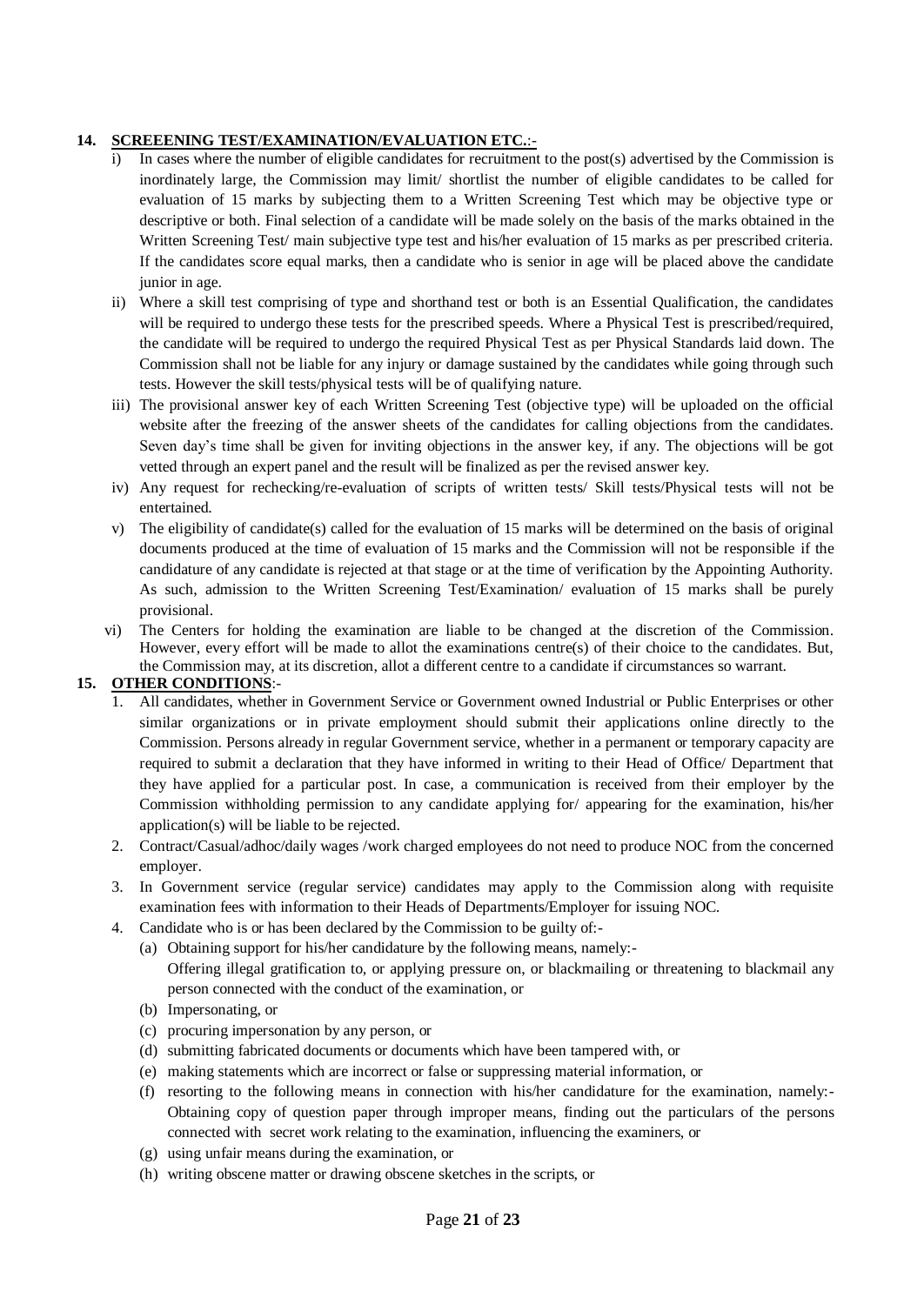- (i) misbehaving in the examination hall including tearing of the scripts, provoking fellow examinees to boycott examination, creating disorderly scene and the like, or
- (j) harassing or doing bodily harm to the staff employed by the Commission for the conduct of their examinations, or
- (k) being in possession of or using mobile phone, pager or any electronic equipment or device or any other equipment capable of being used as a communication device during the examination; or
- (l) violating any of the instructions issued to candidates along with their admission certificates permitting them to take the examination, or
- (m) attempting to commit or as the case may be abetting the Commission of all or any of the acts specified in the foregoing clauses; may in addition to rendering himself/herself liable to Criminal prosecution, be liable to be disqualified by the Commission from the examination for which he/she is a candidate and/or
- (n) to be debarred either permanently or for a period as specified by the Commission from any examination or selection.

# **16. CHECK LIST:**

### **VERIFY THE FOLLOWING BEFORE SUBMITING THE ONLINE RECRUITMENT APPLICATION OR DOCUMENTS/ CERTIFICATES:-**

- **a.** That no column is wrongly filled or kept blank as the information furnished therein would be used to determine the eligibility of candidates.
- **b.** That copies of only following documents/certificates are to be provided in support of claims made / information given in the Online Recruitment Application(ORA) at the time of evaluation of 15 marks:
	- i) Matriculation certificate for age proof.
	- ii) Degree/Diploma certificates along with Marks Sheets of all years in support of Educational Qualifications as prescribed under Essential Qualification column of R  $\&$  P Rules. The provisional certificate(s) along with marks sheets of all semesters/ years.
	- iii) Experience certificate(s) wherever required.
	- iv) Order/ letter in respect of equivalent Educational Qualifications claimed, indicating the authority (with number & date) by which it has been so treated and that if the qualification possessed by the candidates is equivalent, a copy of order/letter under which it has been so treated may also be enclosed.
	- v) Caste certificates, if applicable.
	- vi) BPL certificates, if applicable.
	- vii) All other certificates, if any required for determining eligibility and carrying evaluation as mentioned in mode of selection criteria (Part-I  $\&$  II) which so ever applicable to the applicants.

# **17. DISQUALIFICATIONS FOR ADMISSION TO THE EXAMINATION(s):**

- No candidate will be eligible for admission to the examination:-
- a) If he/she has been dismissed from any previous service;
- b) If he/she has been convicted of any offence involving moral turpitude or has been bound down for good conduct under the provisions contained in Chapter VIII of the Code of Criminal Procedure, or has been permanently debarred /disqualified from appearing in any examination or selection;
- c) If he/she is found either directly or indirectly influencing the selection process in any manner;
- d) If a male candidate who has more than one living wife and if a female candidate, who has married a man already having another wife; or
- e) If he/she is an un-discharged insolvent.

## **18. ABBREVIATIONS**:

- OTP : One Time Password
- HPSSC : Himachal Pradesh Staff Selection Commission
- UR : Unreserved
- S.C : Scheduled Caste of H.P.
- ST : Scheduled Tribe of H.P.
- OBC : Other Backward Classes of H.P as declared by the Govt. of H.P. from time to time
- Ex-SM : Ex-servicemen of H.P.
- WFF : Wards of Freedom Fighters of H.P.
- Wards of Ex-SM : Wards of Ex-Serviceman of H.P.
- PWD : Persons with disabilities of H.P.
- OH : Orthopedically Handicapped.
- VI : Visually impaired.